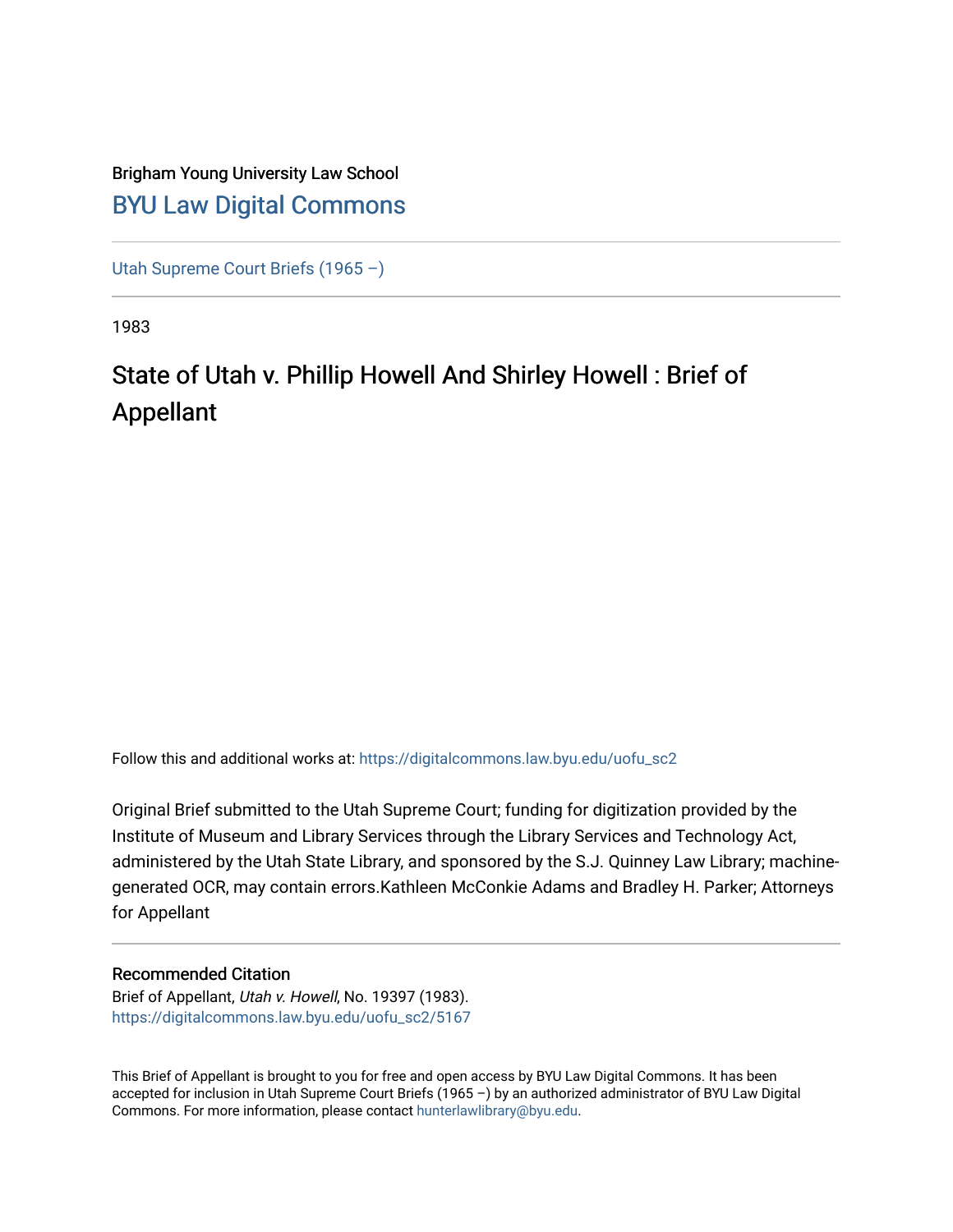IN THE SUPREME COURT OF THE STATE OP UTAH

|         | STATE OF UTAH,                |                |
|---------|-------------------------------|----------------|
|         | Plaintiff and<br>Respondent,  |                |
|         | vs.                           | Case No. 19397 |
| HOWELL, | PHILLIP HOWELL and SHIRLEY    |                |
|         | Defendants and<br>Appellants. |                |

APPELLANTS' BRIEF

Appeal from the Third Judicial District Court for Salt Lake County, State of Utah Honorable Homer F. Wilkinson, Judge

> Kathleen McConkie Adams, Esq. 455 East South Temple, Suite, 101 Telephone: (801) 363-5511 and by: Bradley H. Parker of PARKER, McKEOWN & McCONKIE Attorney for Defendants-Appellants

> > $FILED$

*NOV* J *1983* 

Clark, Samone Court, Utah

State of Utah Utah Attorney Generals Office State Capitol Building<br>Salt Lake City, Utah 84111

 $\blacksquare$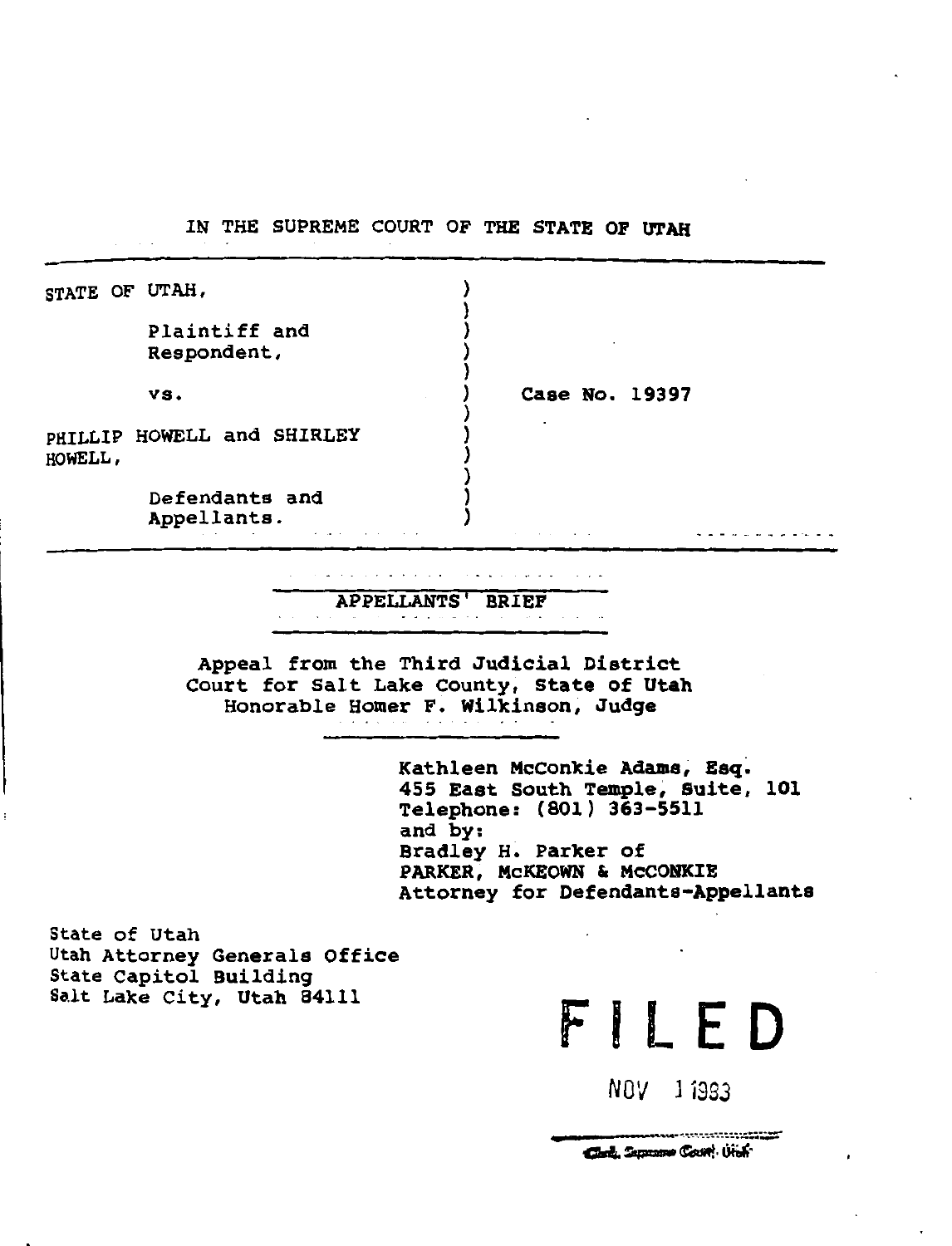IN THE SUPREME COURT OF THE STATE OF UTAH

| STATE OF UTAH, |                               |                |  |  |
|----------------|-------------------------------|----------------|--|--|
|                | Plaintiff and<br>Respondent,  |                |  |  |
|                | vs.                           | Case No. 19397 |  |  |
| HOWELL,        | PHILLIP HOWELL and SHIRLEY    |                |  |  |
|                | Defendants and<br>Appellants. |                |  |  |

## APPELLANTS' BRIEF

Appeal from the Third Judicial District Court for Salt Lake County, State of Utah Honorable Homer F. Wilkinson, Judge

> Kathleen McConkie Adams, Esq. 455 East South Temple, Suite, 101 Telephone: (801) 363-5511 and by: Bradley H. Parker of PARKER, McKEOWN & McCONKIE Attorney for Defendants-Appellants

State of Utah Utah Attorney Generals Office State Capitol Building Salt Lake City, Utah 84111

ł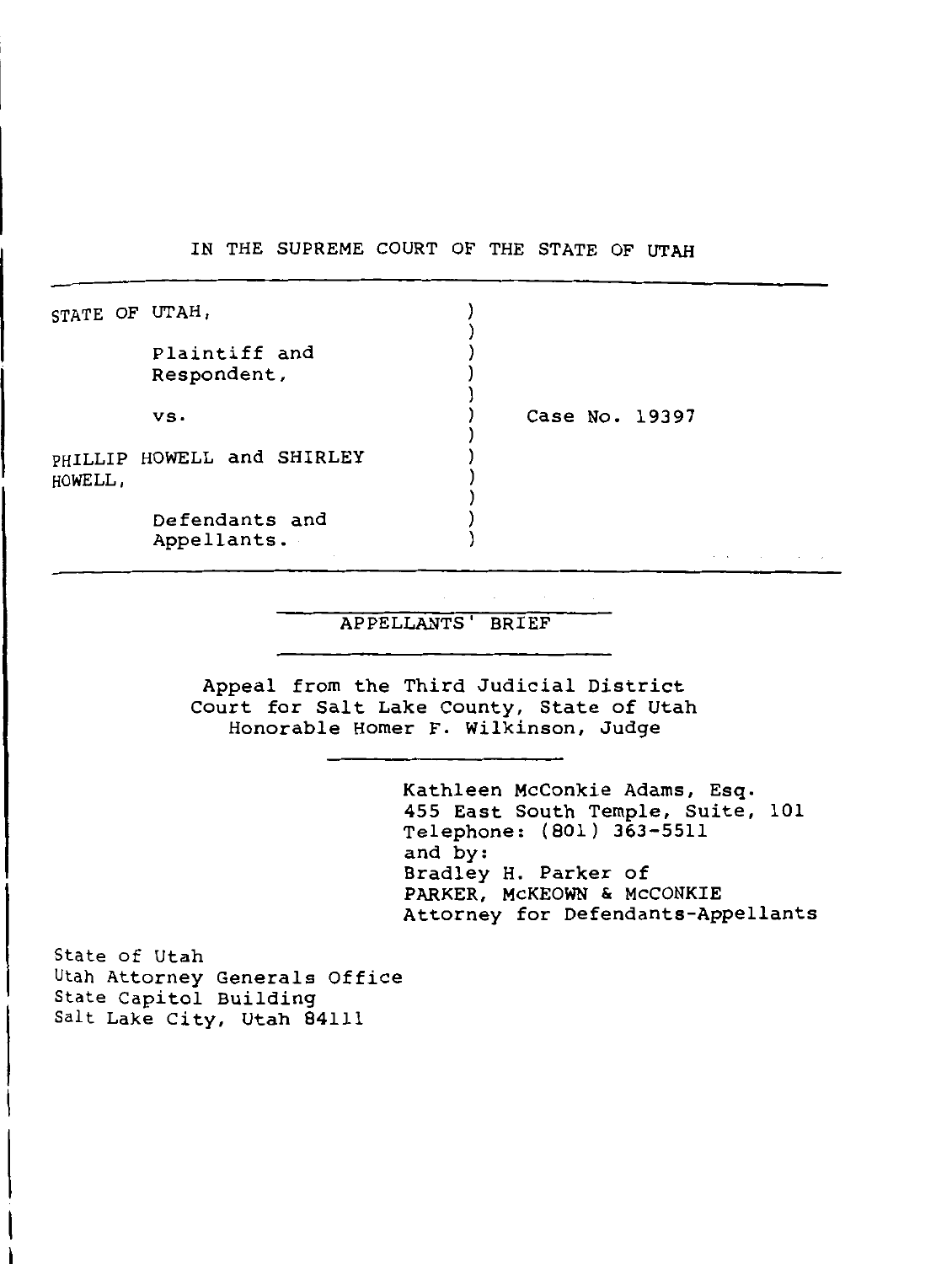#### TABLE OF CONTENTS

1. Point I: Defendants' rights of due process were violated when the trial court erred during the sentencing by considering evidence against defendants on charges which had previously been dropped.

A. Appellants were sentenced on the basis of assumptions that were never heard or tried in court. This is inconsistent with due process of law, and such a sentence cannot stand.

B. A fundamental element of due process is that an accused be advised of charges against him.

c. Appellate review of the sentencing process is proper where it appears that the court relied on inaccuracies in reaching sentencing decision.

2. Point II: The trial court abused its discretion in awarding the maximum sentence in these circumstances. It is generally disproportionate to a first offender in a child abuse case to award the maximum sentence of five years. Even within the limits of the statute, the sentencing shocks the conscience and amounts to cruel and unusual punishment.

A. The mere fact that the sentence *is* within the bounds prescribed by the statute does not prevent it from being excessive thus violating the constitutional ban against cruel and unusual punishment.

B. The Eighth Amendment of the U. S. Constitution has been made applicable to the states.

CONCLUSION ...... , . . . . . . . . . . . . . . . . . . . . . . . . . . . . . . . . . . . . 24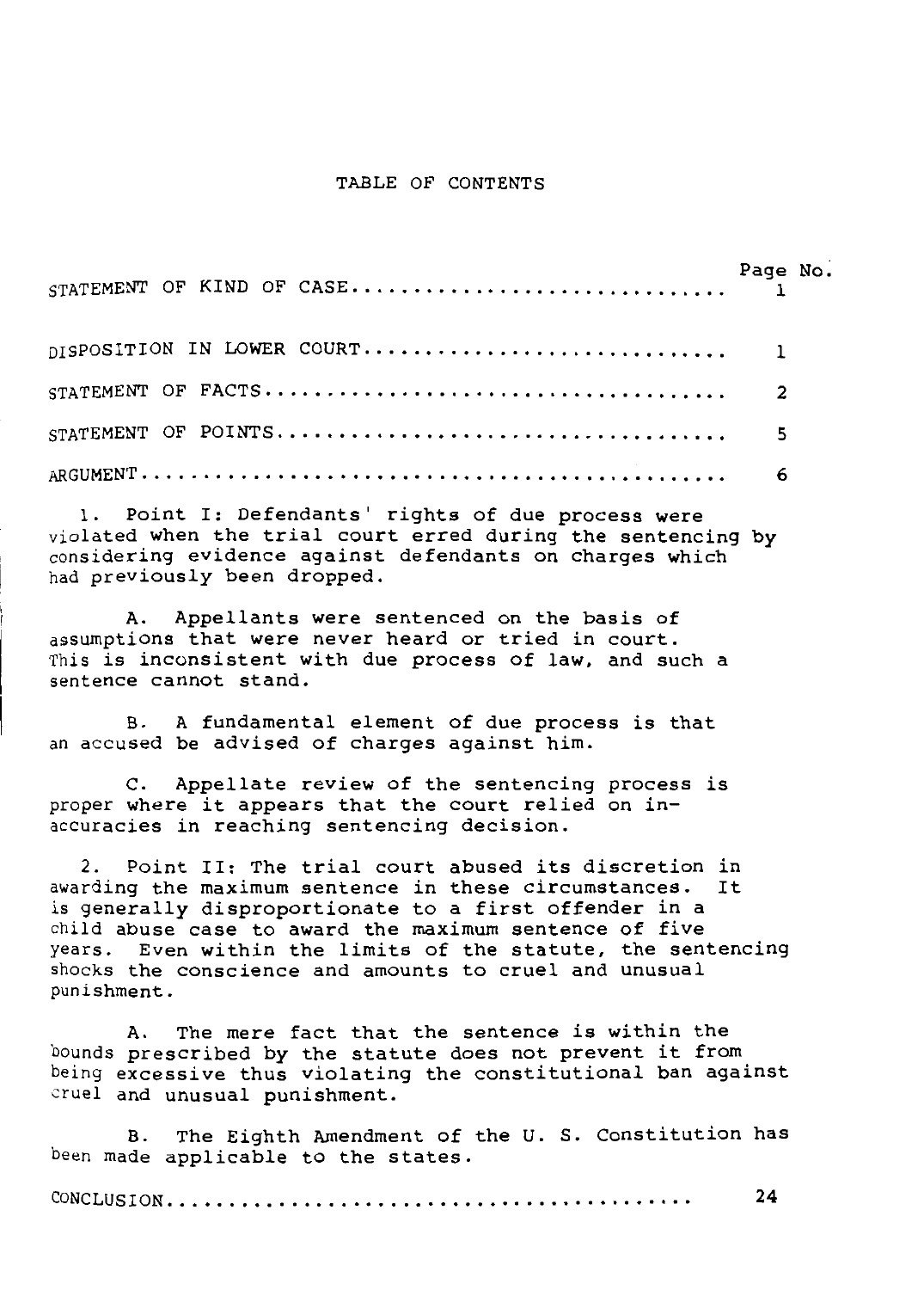# AU'rHOR.ITIES CITED

#### UNITED STATES CONSTITUTION

state v. Ellefson, 287 N.W.2d 493 (S.D. 1980)<br>cole v. Arkansas, 333 U.S. 196, 201, 68 S.Ct. 514, 417, 92 L.Ed.  $644, 647 (1978)$ People v. Sinclair, 387 Mich. 91, 194 N.W.2d 878, (1972) state v. Kelback, 461 P.2d 297 (Utah 1969), vacated 92 s.ct. 2858, 408 u.s. 935 (1972) United States v. Tucker, 404 U.S. 443, 92 S.Ct. 589 (1972) state v. Branch, 498 P.2d 218 (Ariz. 1972) State v. Nance, 20 Ut. 2d 372, 438 P.2d 542 (Utah 1968) Faulkner v. state, 445 P.2d 813 (Alaska 1968) State v. Pratt, 36 Wis. 2d, 312, 153 N.W.2d 18 (1967) Ker v. California, 374 U.S. 23 (1963) Robinson v. California, 370 U.S. 660, 87 s.ct. 1417 (1962) Barber v. or 55, 309 P.2d. 192 cert.Den. 359 u.s. --943, 79 S. Ct. 732 (1957) Townsend v. Burke, 334 U.S. 736, 58 S.Ct. 1252, 92 L.Ed. 1690 Francis v. Resweber, 329 U.S. 459, 67 S.Ct. 374 reh. den. 330<br>U.S. 853, 67 S.Ct. 673 (1947) People v. Giles, 70 Cal. App. 2d, Supp. 872, 161 P.2d 623 (Cal.)  $(1945)$ Weems v. United States, 217 U.S. 349, 30 S.Ct. 544, 54 L.Ed. 793  $(1910)$ 

# OTHER AUTHORITY

55 ALR 3rd 812 Sec. 4 33 ALR 3rd 335 Sec. 6 *<sup>27</sup>*ALR Fed. 110 Sec. 7

#### PAMPHLETS

#### ABA Standards Relating to Appellate Review of Sentences ABA Publications, Washington D.C., 1968.

DOC 60:11

 $\overline{\phantom{a}}$ ÷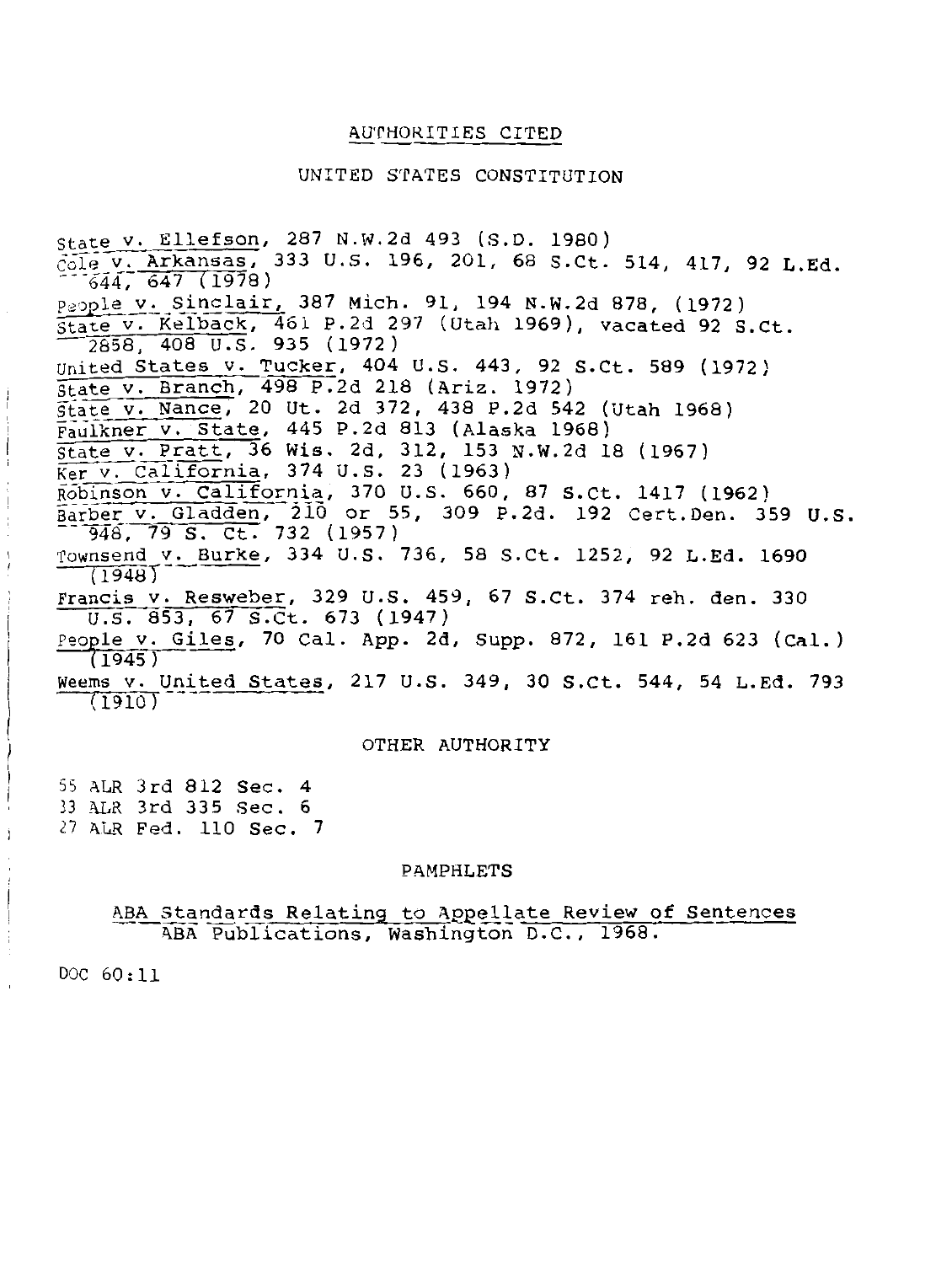#### STATEMENT OF KIND OF CASE

This is an appeal of maximum five year prison sentences imposed for one count of child abuse. The appeal arises out of the trial judge's consideration of the previously dropped charges of sexual abuse at time of sentencing.

#### DISPOSITION IN LOWER COURT

Defendants plead guilty to one count of physical abuse information as charged. Defendants were sentenced to the maximum penalty of five years imprisonment.

# RELIEF SOUTH ON APPEAL

Appellants seek a review of the sentence by the Utah Supreme Court in that the District Court made errors in the process of sentencing by considering charges which had been previously dismissed in determining the length of defendants' sentences; this violated appellants United States Constitution Fourteenth Amendment due process rights as well as the United States Constitution Eighth Amendment right barring cruel and unusual punishment.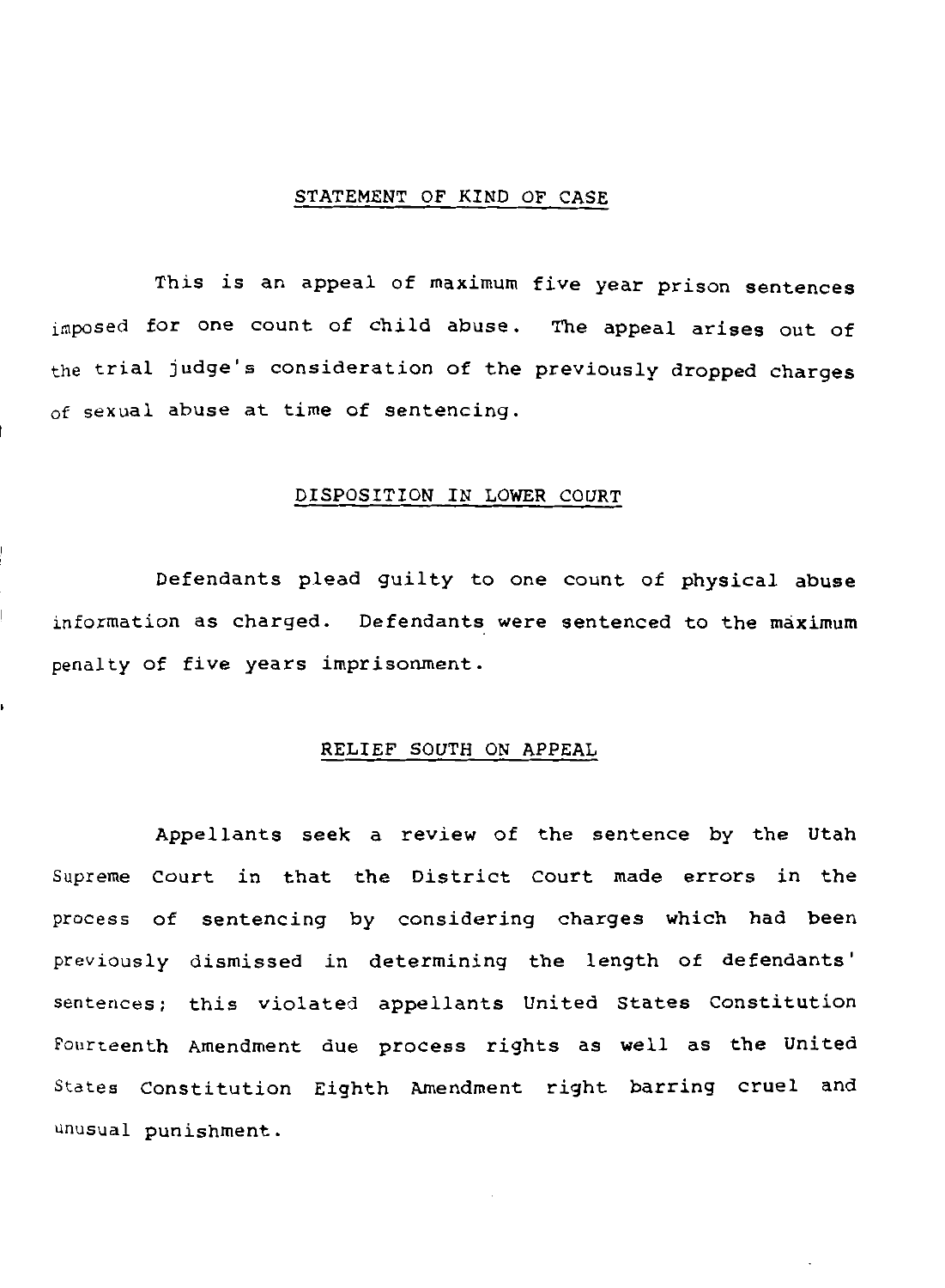# STATEMENT OF FACTS

This matter came to the attention of Utah State author. ities early in 1982 when Phillip and Shirley Howell sought medical care for one of their four children. The doctor providing the medical care sought by the Howells noticed bruises on the body of the Howell child and contacted the Utah State Division of Family Services concerning an incident of possible child abuse. The Division of Family Services subsequently investigated the Howell matter and, upon speaking with Phillip and Shirley Howell, learned that Mrs. Howell has disciplined the children by spanking them with a wooden spoon and that her husband, on one occasion, had disciplined the children by spanking them with an electric cord. The Division of Family Services felt it appropriate under such circumstances to remove the children from the home and to initiate Juvenile Court proceedings sustaining the removal of the children and establishing a treatment plan for the Howells whereby they might improve their parenting skills and prepare for the return of the children to the Howell home.

Subsequent medical examinations made on the children revealed that the Howell children had been sexually abused. Though the Howells readily admitted their physical abuse of the children, they vehemently denied any involvement in sexual abuse.

 $-2-$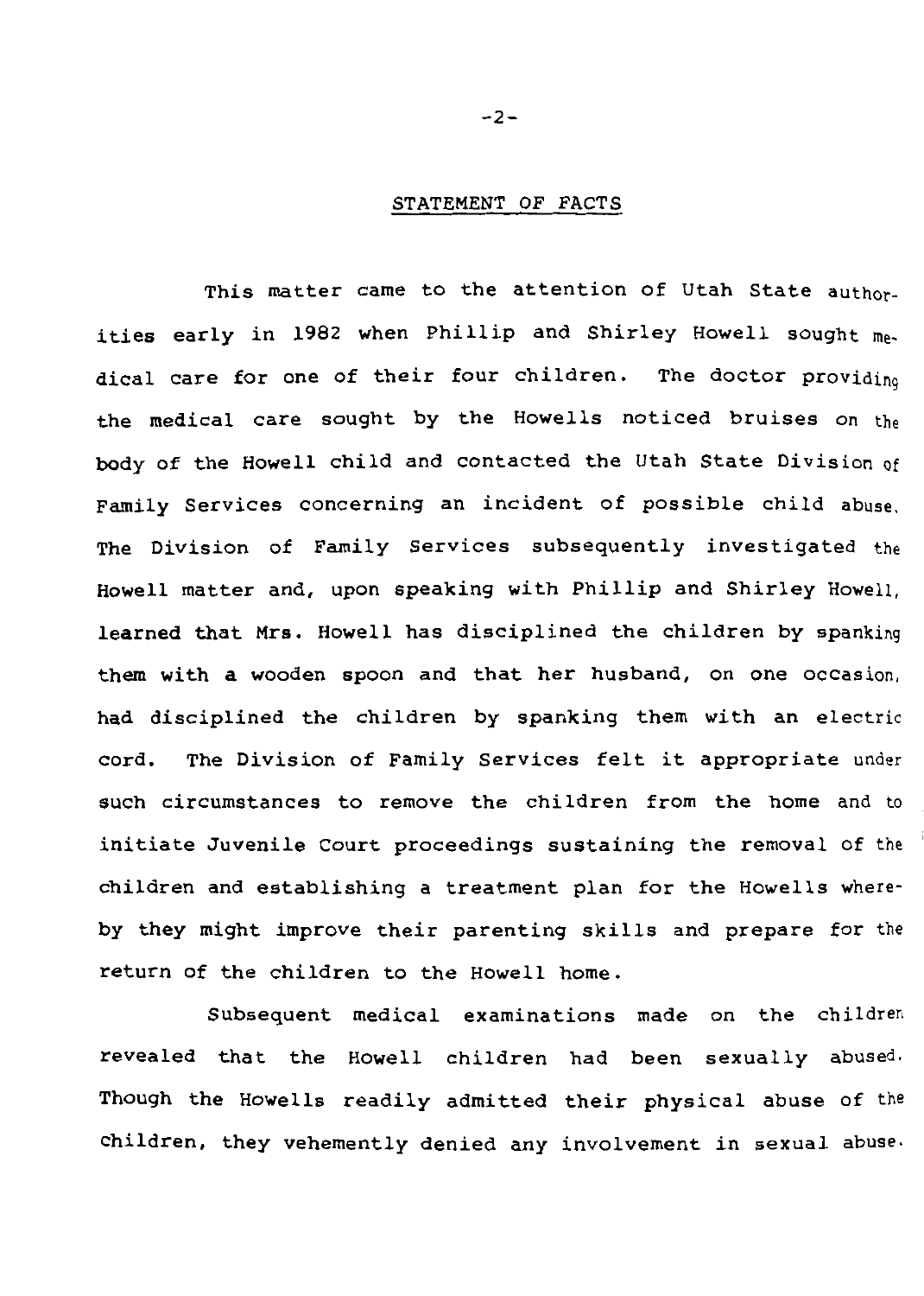$T<sub>the</sub>$  evidence was overwhelming, however, that sexual abuse had taken place and subsequently a ten count information was filed against both Phillips and Shirley Howell (a copy of said Information *is* attached hereto as Exhibit "A" and herein incorporated by reference. )

When questioned about the sexual abuse and after denying their involvement, Defendants explained to the investigating authorities that Shirley Howell's brother, Michael Jack Dennis, and his fiancee, had lived in the Howell home for a period up through the time the physical abuse was first reported. They reported that Mr. Dennis shared the bedroom with the children and often babysat them when the parents were away. After Jack moved out of the home, Defendants found Playboy and Penthouse magazines under Mr. Dennis' bed, as well as medical books on female anatomy. Defendants later recalled that on many occasions they had tucked their children into bed at night only to find them denuded of their tee shirts, panties, and pajamas later in the night. Additionally, they recalled in hindsight, that Mr. Dennis often found excuses to follow the children into the bathroom as well.

The three children involved, Annie, 5 years of age, Pamela, 4 years of age and Phillip, Jr., age 2, explained to authorities that "Daddy" had been responsible for the sexual contact, but used the term "Daddy" interchangeably when shown pictures of Phillip Howell and Mr. Dennis.

Defendants requested that they be allowed to prove their

-3-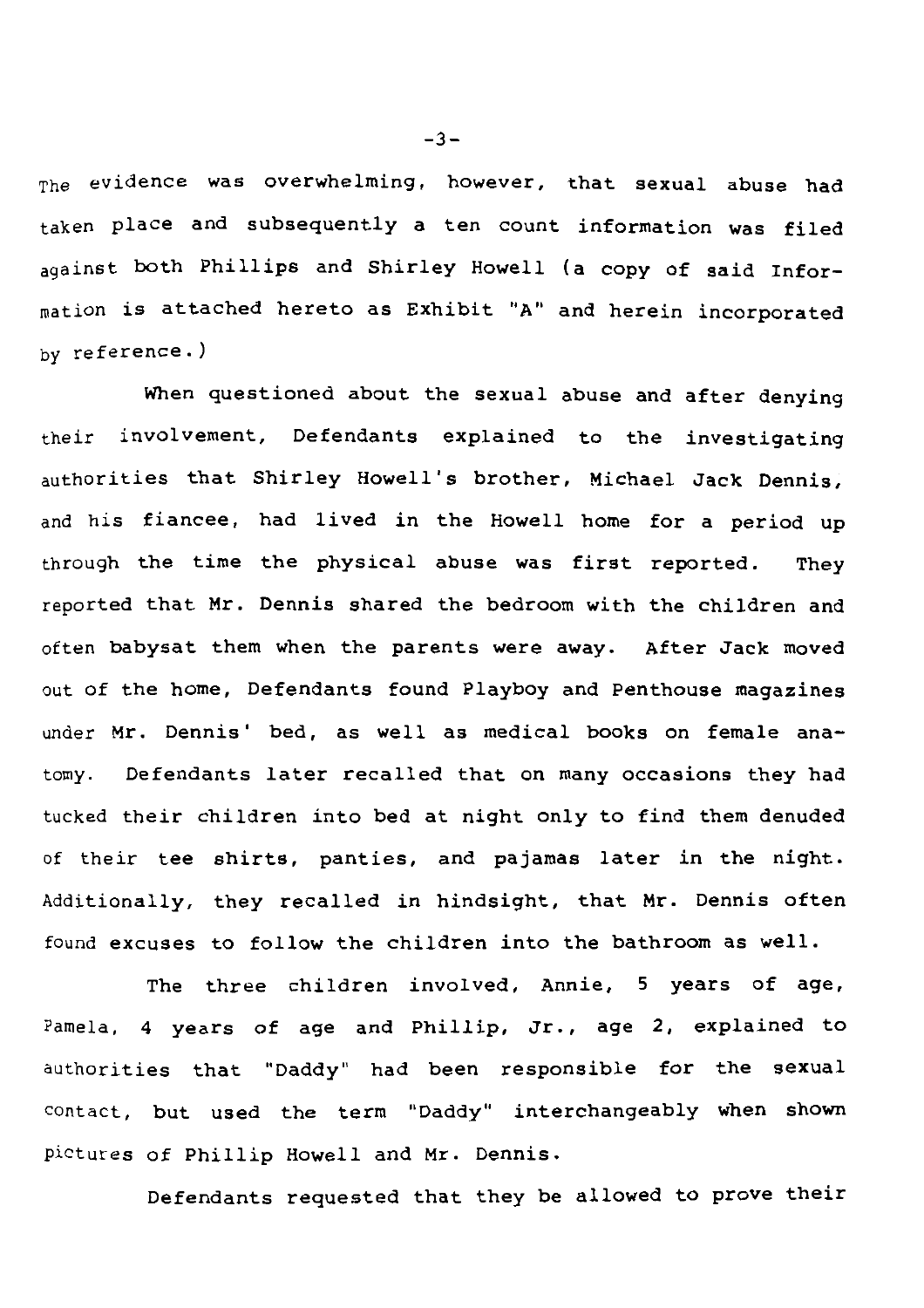innocence through polygraph tests and such tests were subsequently administered by Steve Bartlett of the Salt Lake County Attorney's office. The test results indicated that neithou parent had participated in any sexual abuse with the children. The results of a polygraph test administered to Jack Dennis hy Steve Bartlett indicated, on the other hand, that Mr. Dennis was deceptive in denying sexual molestation of the Howell children {copies of Steve Bartlett's reports to Deputy County Attorney Leslie Lewis are attached hereto as Exhibits B, C, and D).

The Salt Lake County Attorney's office dropped the sexual charges against Defendants and amended the Information to one charging physical abuse only (a copy of said Information is attached hereto as Exhibit E). The Defendants, having previously openly admitted to the physical abuse, plead guilty to the one count physical abuse information as charged.

At sentencing, Judge Wilkinson stated that he had received many phone calls and letters from members of the community expressing concern about the case. Prior to sentencing, he also received extensive reports concerning the sexual abuse of the children. He stated that in meting out the sentence of imprisonment of 0-5 years, the maximum penalty for physical abuse, that he was considering not only the admission as charged of physical abuse, but also the pre-sentence evidence provided the Court on the sexual abuse as well. The Court confessed a distrust of polygraph tests, and a suspicion that the parents were the active perpetrators of the sexual abuse suffered by the children. Judge

 $-4-$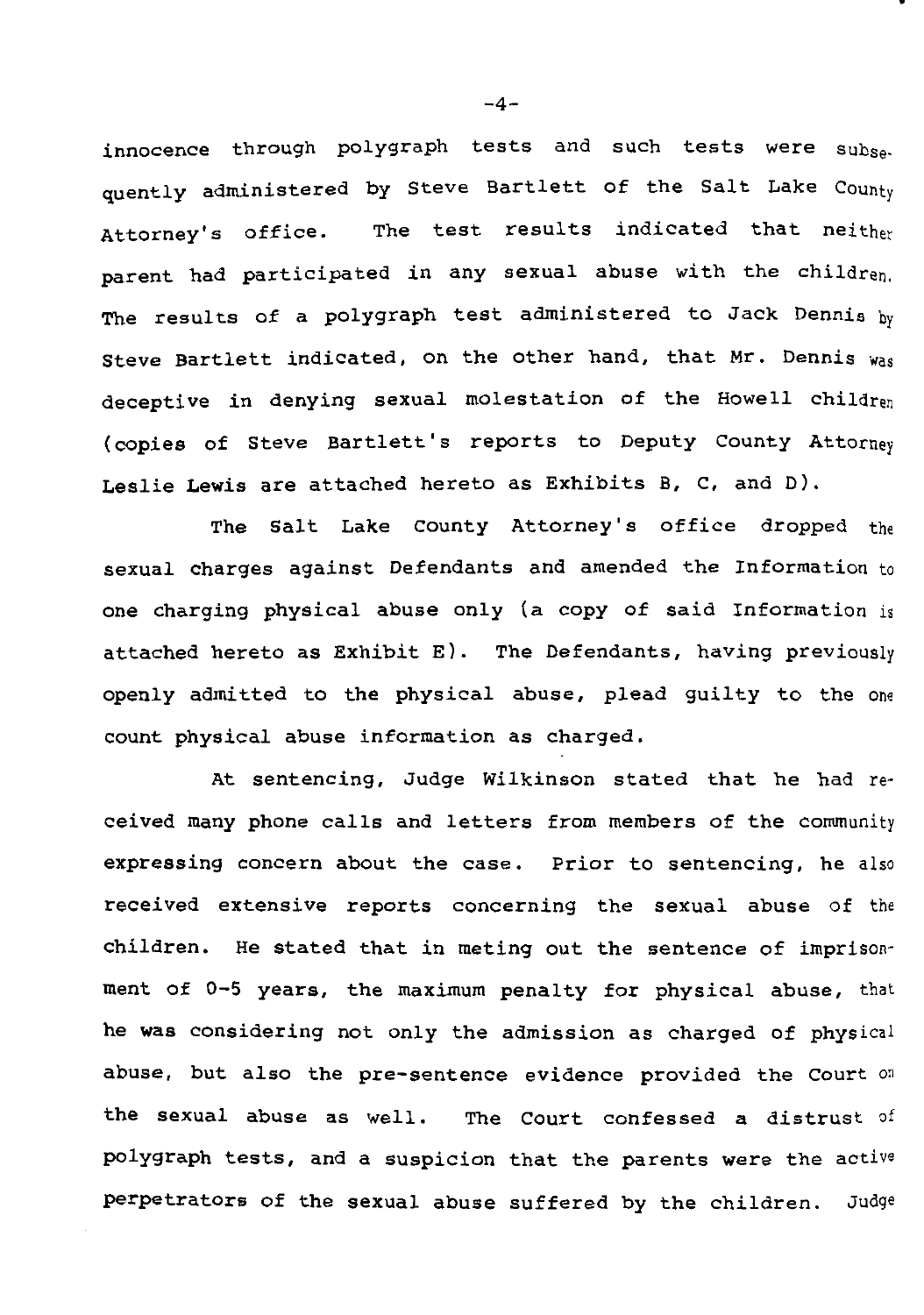wilkinson went on to indicate that even though the sexual charges had been dropped, he was still considering the sexual abuse aspects of the case and based the severity of the sentence on these considerations. Realizing that Defendants might want to appeal his consideration of sexual abuse at the time of sentencing, Judge Wilkinson, on his own motion, refused a certificate of Probable Cause but stayed imposition of the sentence for seven days for the express purpose of allowing Defendants time to appeal their sentences and seek a Certificate of Probable Cause from the Utah Supreme Court.

# STATEMENT OF POINTS

# POINT I

DEFENDANTS' FOURTEENTH AMENDMENT OF DUE PROCESS RIGHTS HAVE BEEN VIOLATED AS THE TRIAL COURT ERRED DURING SENTENCING BY CONSIDERING EVIDENCE AGAINST DEFENDANTS ON CHARGES WHICH HAD PREVIOUSLY BEEN DROPPED.

A. THESE APPELLANTS WERE SENTENCED ON THE BASIS OF ASSUMPTIONS NEVER HEARD OR TRIED IN COURT. THIS IS INCONSISTENT WITH DUE PROCESS OF LAW.

B. A FUNDAMENTAL ELEMENT OF DUE PROCESS IS THAT AN ACCUSED BE ADVISED OF CHARGES AGAINST HIM.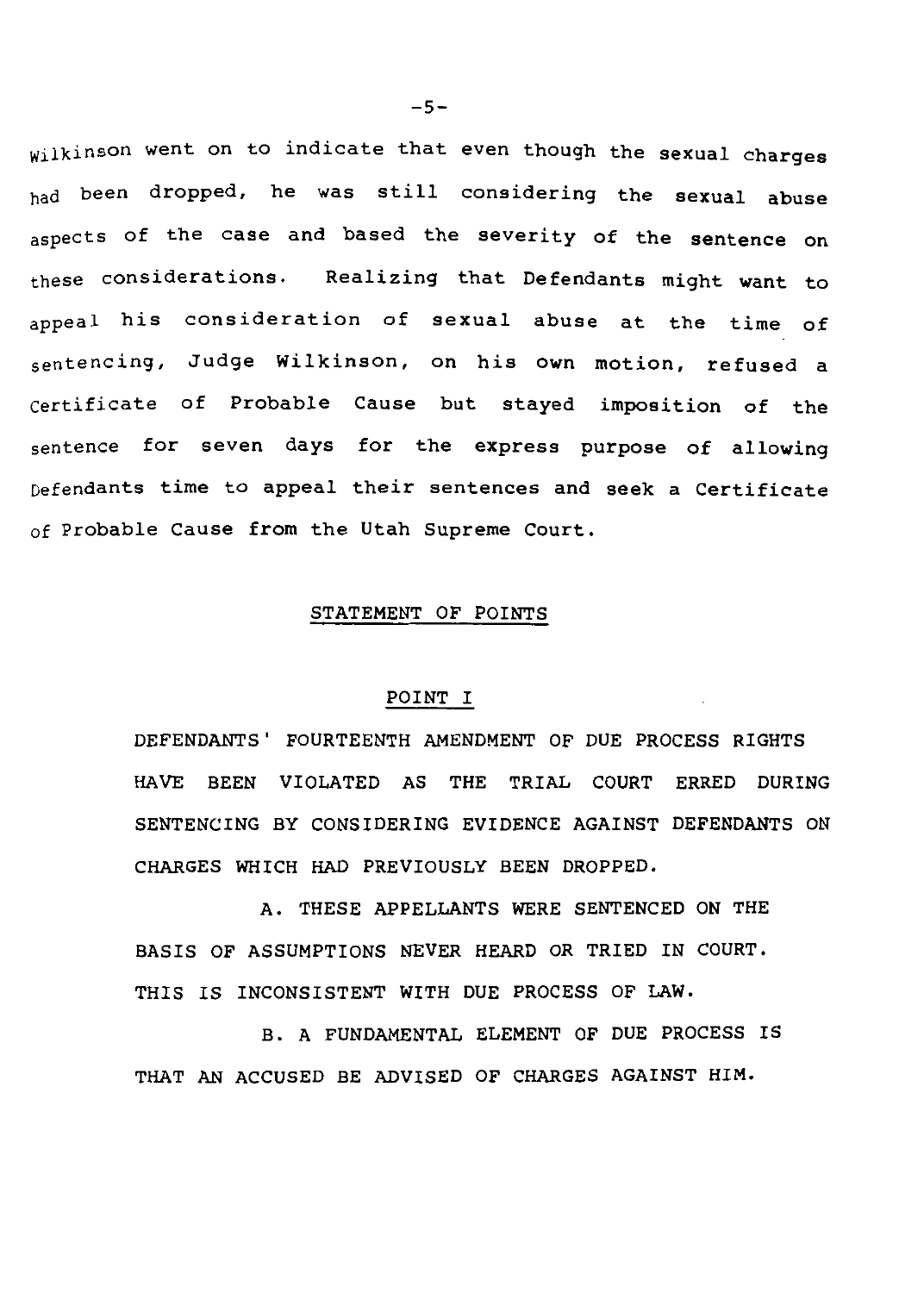C. APPELLATE REVIEW OF THE SENTENCING PROCESS IS PROPER WHERE IT APPEARS THAT THE COURT RELIED ON INACCURACIES IN REACHING A SENTENCING DECISION.

#### POINT II

THE TRIAL COURT ABUSED ITS DISCRETION IN AWARDING THE MAXIMUM SENTENCE IN THESE CIRCUMSTANCES. IT IS GENERALLY DISPROPORTIONATE TO A FIRST OFFENDER IN A CHILD ABUSE CASE TO AWARD THE MAXIMUM SENTENCE OF FIVE YEARS. EVEN WITHIN THE LIMITS OF THE STATUTE, THE SENTENCING SHOCKS THE CONSCIENCE AND AMOUNTS TO CRUEL AND UNUSUAL PUNISHMENT.

A. THE MERE FACT THAT THE SENTENCE IS WITHIN THE BOUNDS PRESCRIBED BY THE STATUTE DOES NOT PREVENT IT FROM BEING EXCESSIVE AND VIOLATING THE CONSTITUTIONAL BAN AGAINST CRUEL AND UNUSUAL PUNISHMENT.

B. THE EIGHTH AMENDMENT HAS BEEN IMPLIEDLY MADE APPLICABLE TO THE STATES.

#### ARGUMENT

# POINT I

-6-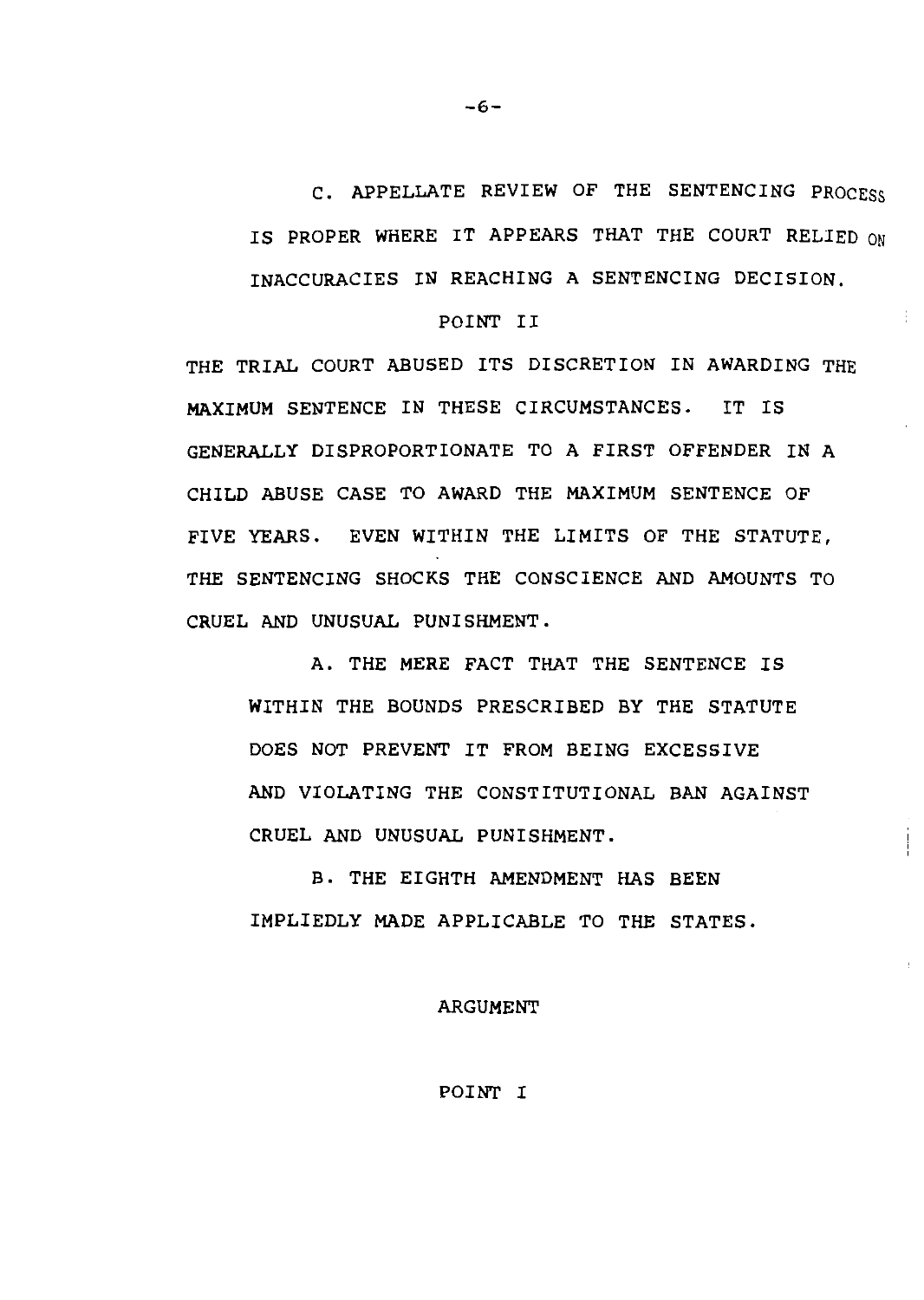DEFENDANT'S FOURTEENTH AMENDMENT DUE PROCESS RIGHTS HAVE BEEN VIOLATED AS THE TRIAL COURT ERRED DURING SENTENCING BY CONSIDERING EVIDENCE AGAINST DEFENDANTS ON CHARGES WHICH HAD PREVIOUSLY BEEN DROPPED.

A. APPELLANTS WERE SENTENCED ON THE BASIS OF ASSUMPTIONS THAT WERE NEVER HEARD OR TRIED IN COURT. THIS IS INCONSISTENT WITH DUE PROCESS OF THIS IS INCONSISTENT WITH DUE PROCESS OF LAW AND SUCH A SENTENCE CANNOT STAND.

The United States Supreme Court, in the case of United States v. Tucker, 404 U.S. 443, 92 S.Ct. 589(1972) found that questions of constitutional magnitude involving due process are reached when the defendant *is* sentenced on the basis of assumptions which are materially untrue. The defendant *in* that case, Forest Tucker, was brought to trial *in* a federal district court in California upon a charge of armed robbery. Tucker plead not guilty. He was identified, however, as the robber by four employees of the bank who were called as witnesses at trial. Tucker testified on his own behalf denying any participation in the robbery and offering an alibi. To impeach the credibility of his testimony the prosecution asked Tucker whether he had previously been convicted of any felony. After the Defendant admitted to three previous convictions, he was found guilty. During sentencing, the Judge inquired into the defendant's background. The record shows that the Judge gave explicit consideration to the previously found convictions. The Judge sentenced Tucker to 25 years-the maximum term authorized. Later,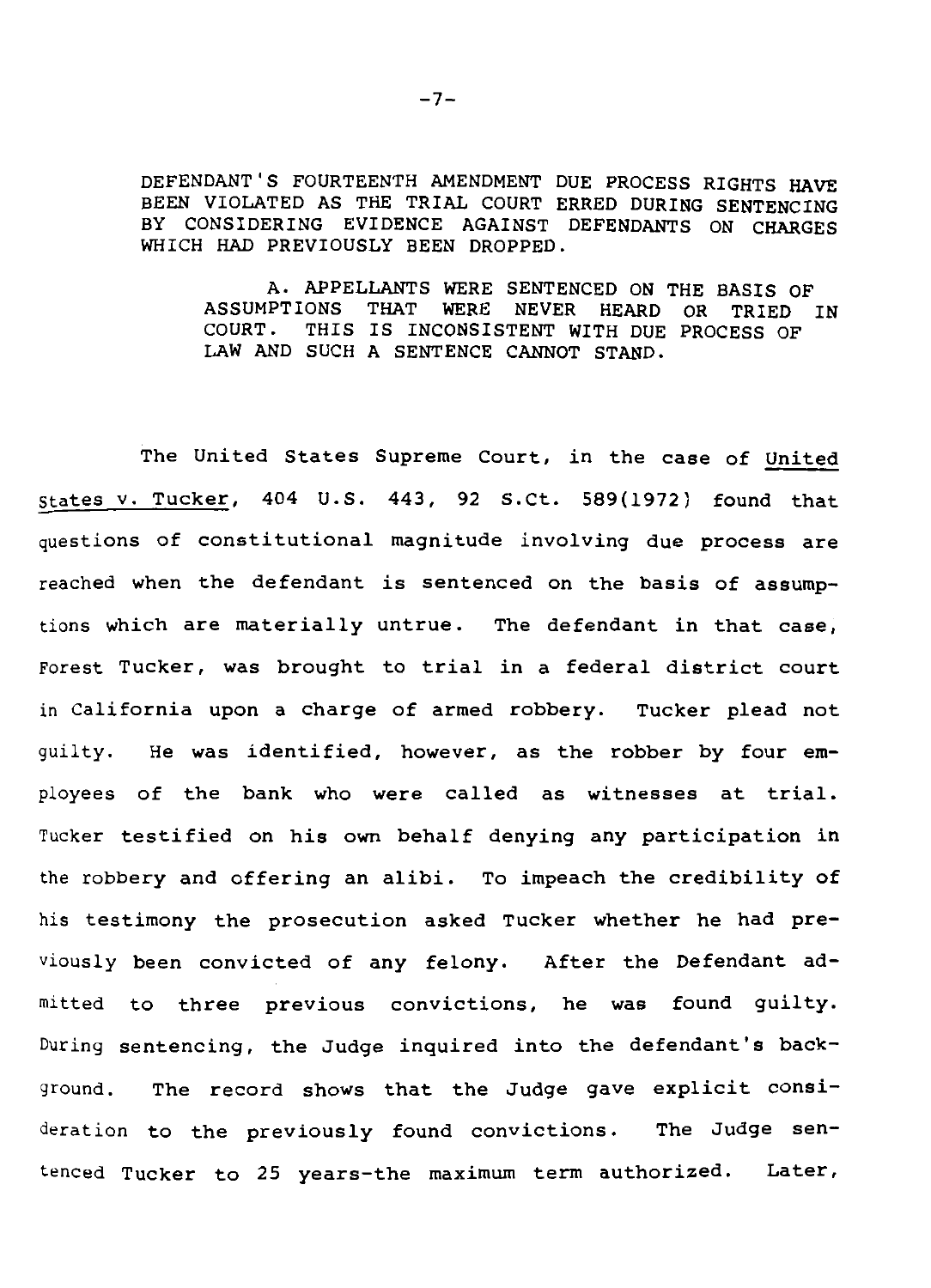two of the previous convictions were determined to be invalid Thereafter, Tucker initiated litigation claiming that the introduction of the evidence of his prior invalid convictions had fatally tainted the outcome of the trial. In Tucker the question therefore presented for consideration was whether the sentence imposed by the Trial Court Judge might have been different if during the sentencing the Judge had known that at least two of the respondents previous convictions had been invalid. The court decided that had the Judge been aware of the invalidity of the two previous convictions, the respondent's background would have appeared in a dramatically different light at the sentencing proceeding. Obviously, this fact had a great effect on the severity of the sentence. The Supreme Court therefore, remanded the case to the trial court for reconsideration of the respondent's sentence.

There is an obvious parallel between the Tucker case and State *v.* Philip Howell and Shirley Howell. The assumption that the Howells' were involved in the sexual molestation of their children was never a proven fact. The Judge in the Howell case like the Judge in U.S. v. Tucker, supra assumed that these previous charges were true. The record indicates explicitly that the Judge relied on this previous evidence during sentencing. Judge Wilkinson stated:

The Court has taken into consideration in this case

-8-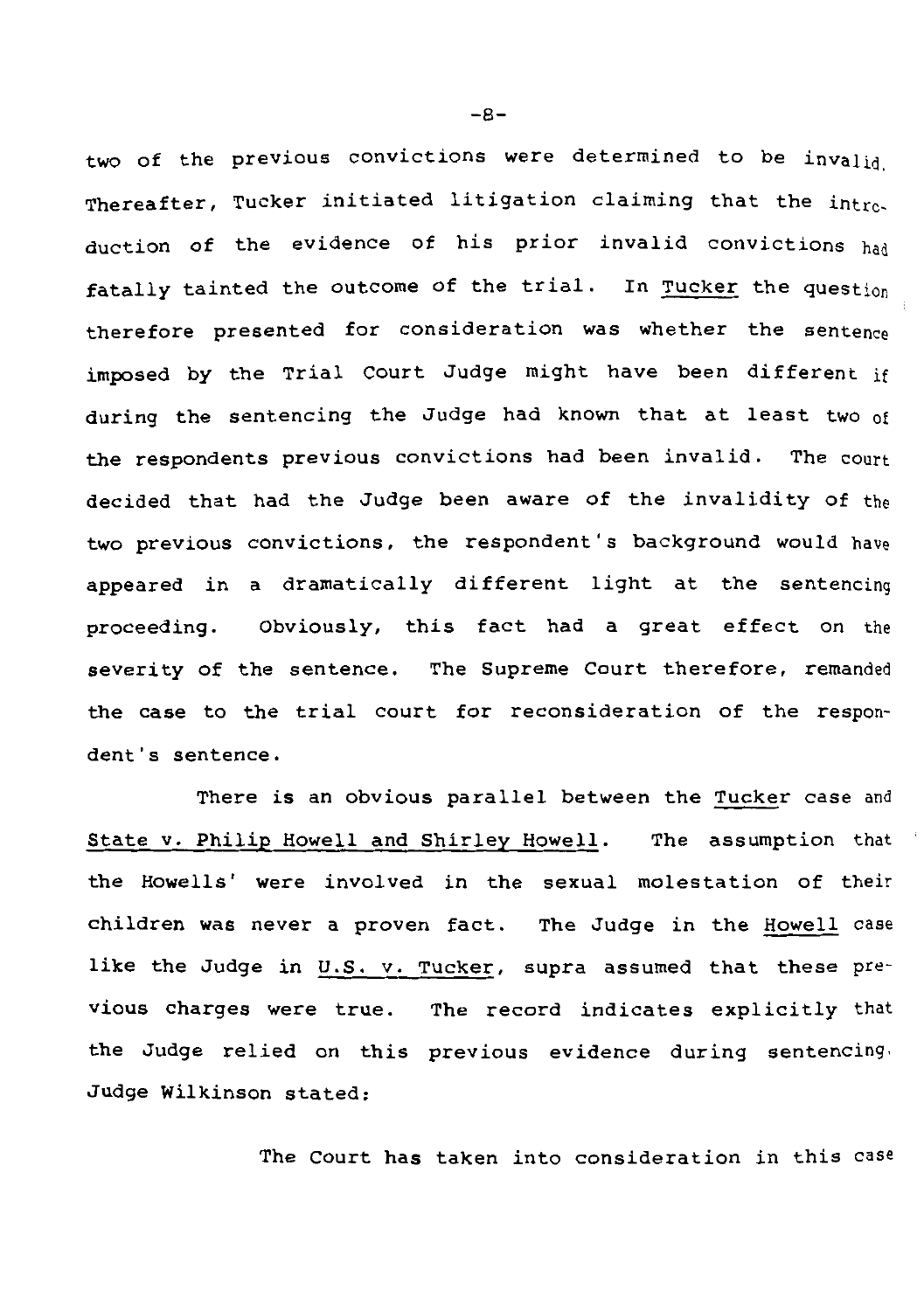the sexual as well as the physical abuse. information was on physical abuse. I think both of them. The court is considering all these matters. (Record at 12.) The final I think it covers

The severity of the sentence was dependent on information merely assumed; this evidence was never heard nor tried in court. The sentencing, therefore, *is* inconsistant with due process and such a sentence should not stand.

Another United States Supreme Court case, Cole v. Arkansas 333 U.S. 196, 201, 68S. CT. 514, 417(1978) presented the question of whether the United States Constitution Fourteenth Amendment rights were violated when convictions were confirmed under a criminal statute for a violation of which the petitioners had not been charged. In the Cole case, the Arkansas Supreme Court affirmed the defendants' convictions as though they had been tried for violating a section of a statute for which they were neither tried nor convicted. The facts of this case indicate that the defendants were tried *in* a state court under an information charging them with a specific violation of a specific section of an Arkansas State Statute making it an offense to promote an unlawful assemblage. Petitioners were convicted under this statute and appealled the judgment. The Arkansas State Supreme Court sustained their convictions on the ground that the evidence indicated that the petitioners had violated another section of the same statute.

In an appeal to the United States Supreme Court, the

-9-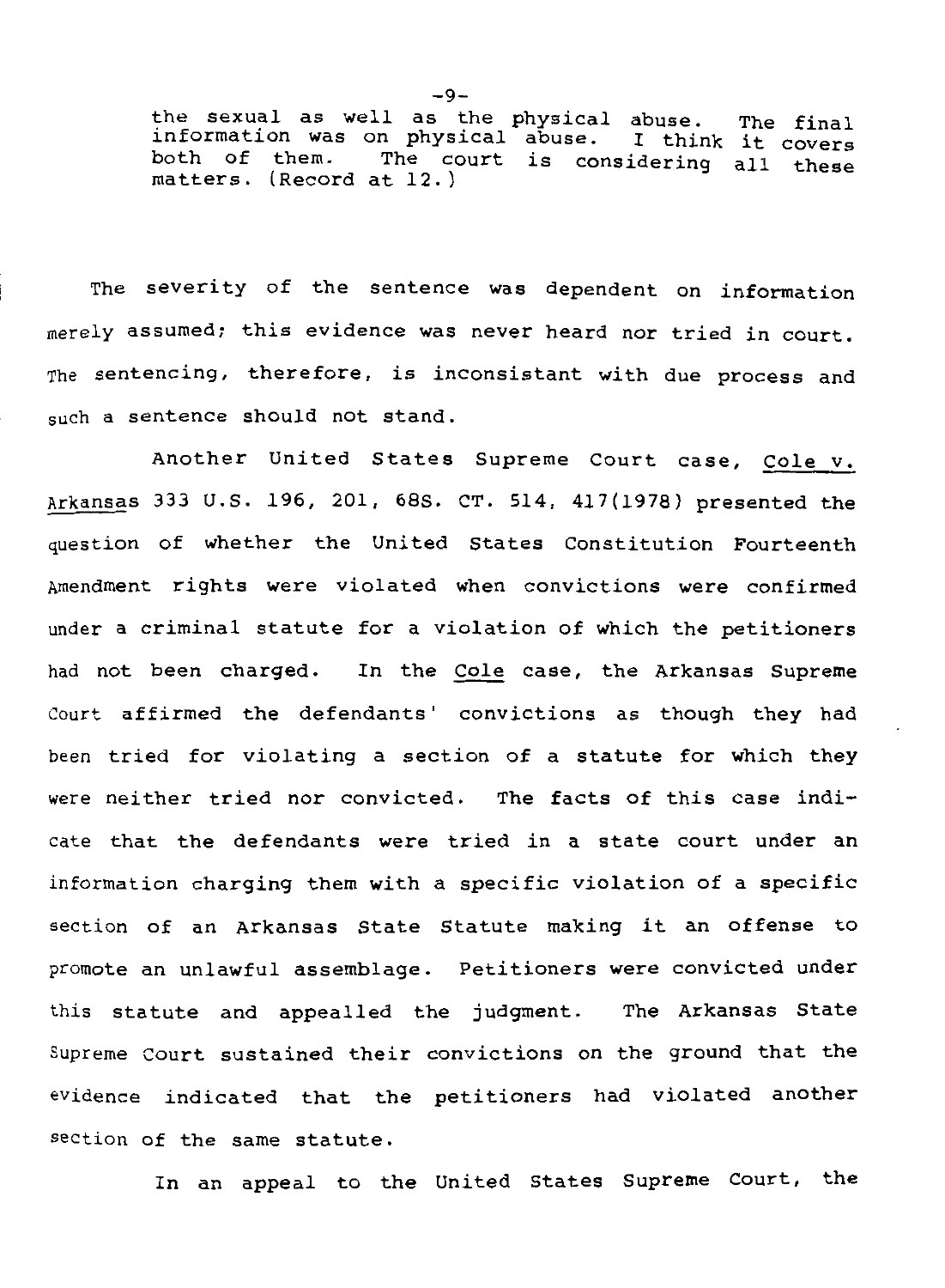Supreme Court held that petitioners were denied due process of law in that; (a) it is as much a violation of due process to send an accused to prison following a conviction of a charge on which he was never tried as it would be to convict him upon a charge that was never made, and (68 S. Ct. 514 at 201) (b) to conform to due process of law petitioners were entitled to have the validity of their conviction appraised on consideration of the case as it was tried and as the issues were determined in the trial court. (68 S. Ct. 514 at 201).

In the Howell case, the Judge's remarks while sentencing evidenced the fact that the sentence was based upon a charge which had never been tried. Obviously, in order to conform to due process of law, the Howells' are entitled to have the validity of their convictions appraised on consideration of the case as it was tried and as the issues were determined in their particular trial. It is violative of the Howells' right to due process to have a sentence based upon facts not tried in court as well as based upon evidence which in all probability is untrue. Another United States Supreme Court case supports this contention. Townsend v. Burke, 58 S. Ct. 1252, (1948) involves a prisoner sentenced on the basis of untrue assumptions concerning his criminal record. In Townsend, The Supreme Court found that such a result to be inconsistant with due process of law. The court stated:

-10-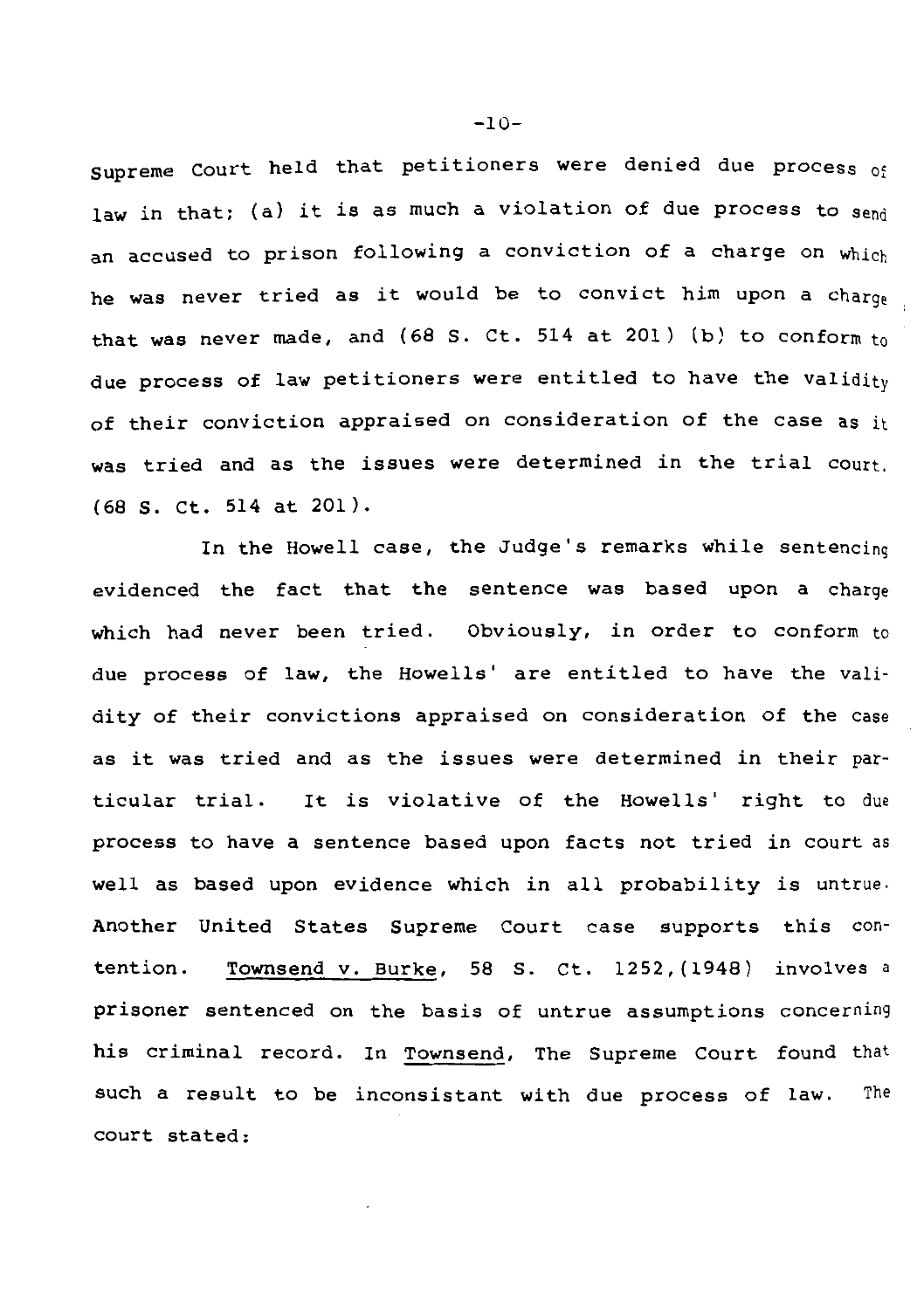We would make it clear that we are not reaching this result because of petitioners allegation that his sentence was unduly severe, the sentence being within the limits set by the statute. It is not the duration<br>or severity of this sentence that renders it severity of this sentence that constitutionally invalid, it is the careless or designed pronouncement of sentence on a foundation so extensively materially false... that renders the proceedings lacking in due process.

Although the Howell sentence is within the limits set by statute, it like that in the Townsend case, is based to a large degree on a speculative if not false foundation. Therefore, the Howell's constitutional right to procedural due process has been violated.

Following the lead of the previously cited United States Supreme Court cases, the California case of People v. Giles 70 Cal App 2d Supp. 872,161 P2d 623(1945) specifically condemns the practice of relying on information in the sentencing process which has not been obtained in open court or in the presence of defendant or his council. This practice denies the defendant his constitutional right of due process. Sentencing, then is based on assumptions instead of facts.

The defendant in Giles was convicted on a charge of having used force and violence upon the complaining witness. Defendant was sentenced to serve six months in the County Jail· In determining the severity of the sentence imposed, the trial Judge erred in listening to and being influenced by accusations made against the defendant outside of the court. The California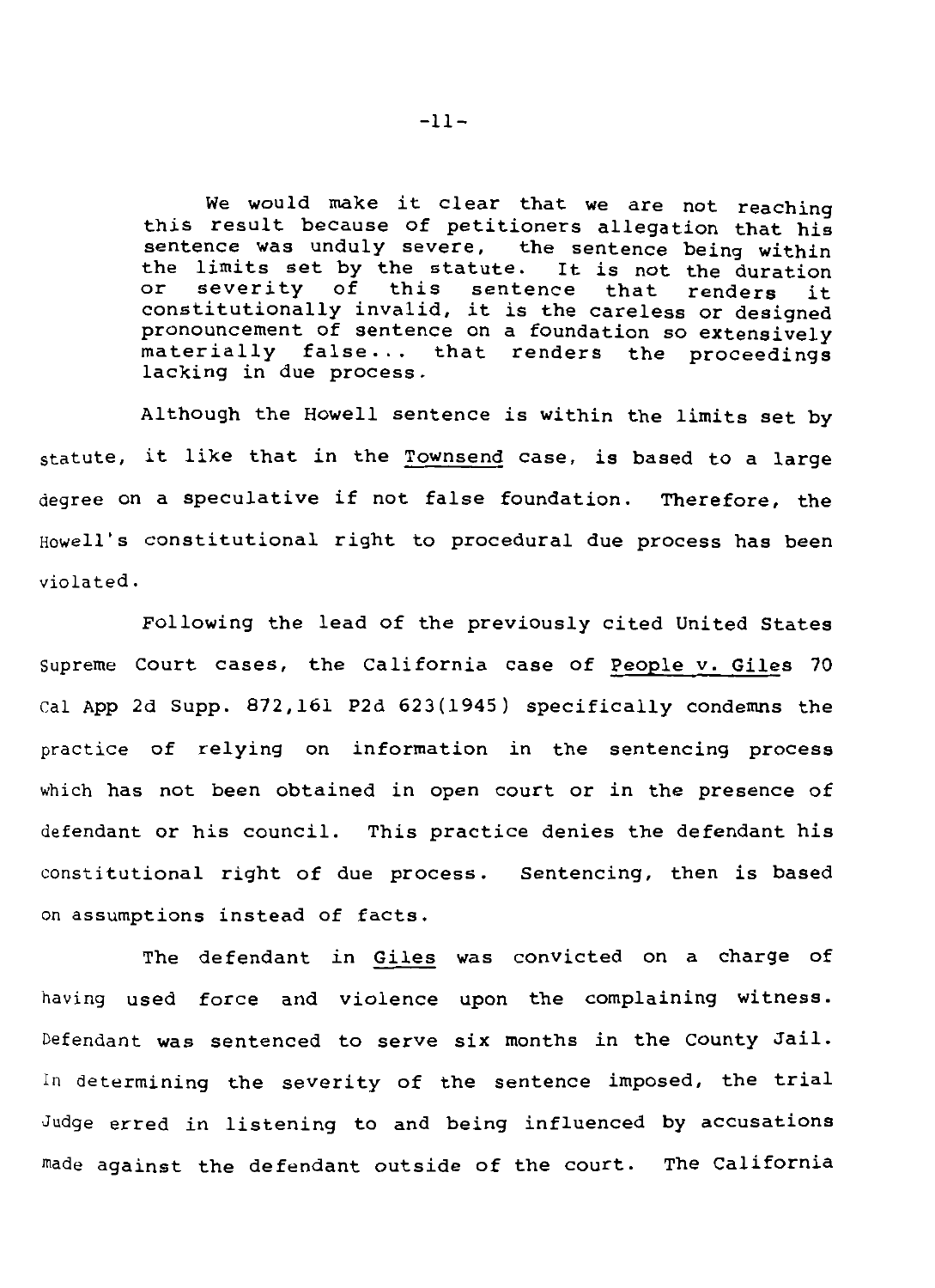Appellate Court emphasized that this error is not a trivial one In the Howell case, Judge Wilkinson also received outside information about the case and expressed his concern about this issue he stated:

> I also want to state for the record that this case<br>caused a great deal of emotion. I want to state has caused a great deal of emotion. that the Court has received phone calls. The court has received well, I guess just one letter... The Court has tried to keep itself above it and to face this matter, take a very unemotional approach to it. (Record at 13)

It *is* important in terms of due process that the judge not listen to and be influenced by whisperings against the accused outside of court in determining the severity of sentence.

In another state case, State v. Ellefson, 287 NW 2d 493(S.D.1980) the defendant's due process rights were violated when the trial Judge based the sentence upon a misaprehension of prior criminality. In this case a jury found the defendant guilty of statuatory rape and he was sentenced to a prison term of ten years. The defendant on appeal claimed that the court relied on inaccurate conclusions in passing sentence. The trial court states when addressing the defendant, "The fact *is* that you were convicted in 1975 of raping an 8 and 10 year old girl... four counts of lewd and lascivious acts. Now that *is* a fact". (Supra at 497).

The defendant however, was aquitted of all charges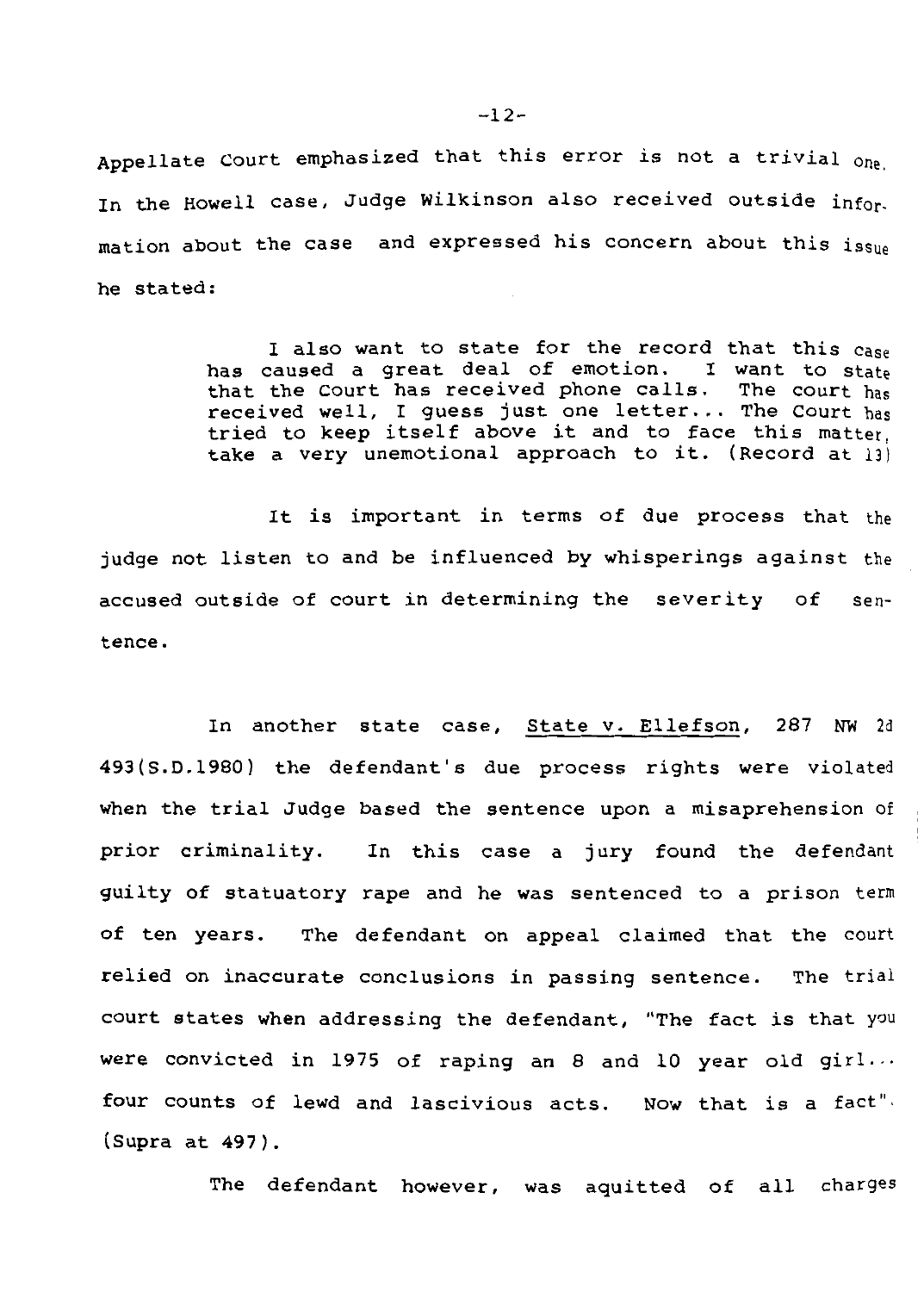relating to the 8 year old girl and the record indicates that there were never any rape convictions. The state supreme court held in this matter: "We believe it was violative of the defendant's right to due process to have his sentence based upon a misapprehension of the facts concerning his prior record" (supra at 487).

The assumption of prior guilt that Judge Wilkinson made in the Howell case is particularly unfair as the evidence surrounding these earlier charges was speculative enough in nature as to allow their discontinuation. A polygraph test indicated that at the least, the charges lacked substance, and in all probability were untrue; Judge Willkinson, however, stated:

> You have submitted polygraph tests, and examination by the expert indicates that these individuals in his opinion were truthful in passing that test. Now I do opinion were truthful in passing that test. not wish to discount that test to the extent that it has no value, but I also wish to indicate to you that I know the polygraph tests are not foolproof, and that is not conclusive as far as this case is concerned. (Record at  $8 - 9$ .

Judge Wilkinson further states:

The court is convinced that these parents did not fulfill the responsibility of parents as far as care for the children physically or sexually. That either they knew or were putting their heads in the sand and would not face reality, because they would have certainly, could have known as to what was taking place as far as these children were concerned, and for the punishment<br>that these children have received it is just that these children have received it is unacceptable and unexplainable to this court. (Record at 9)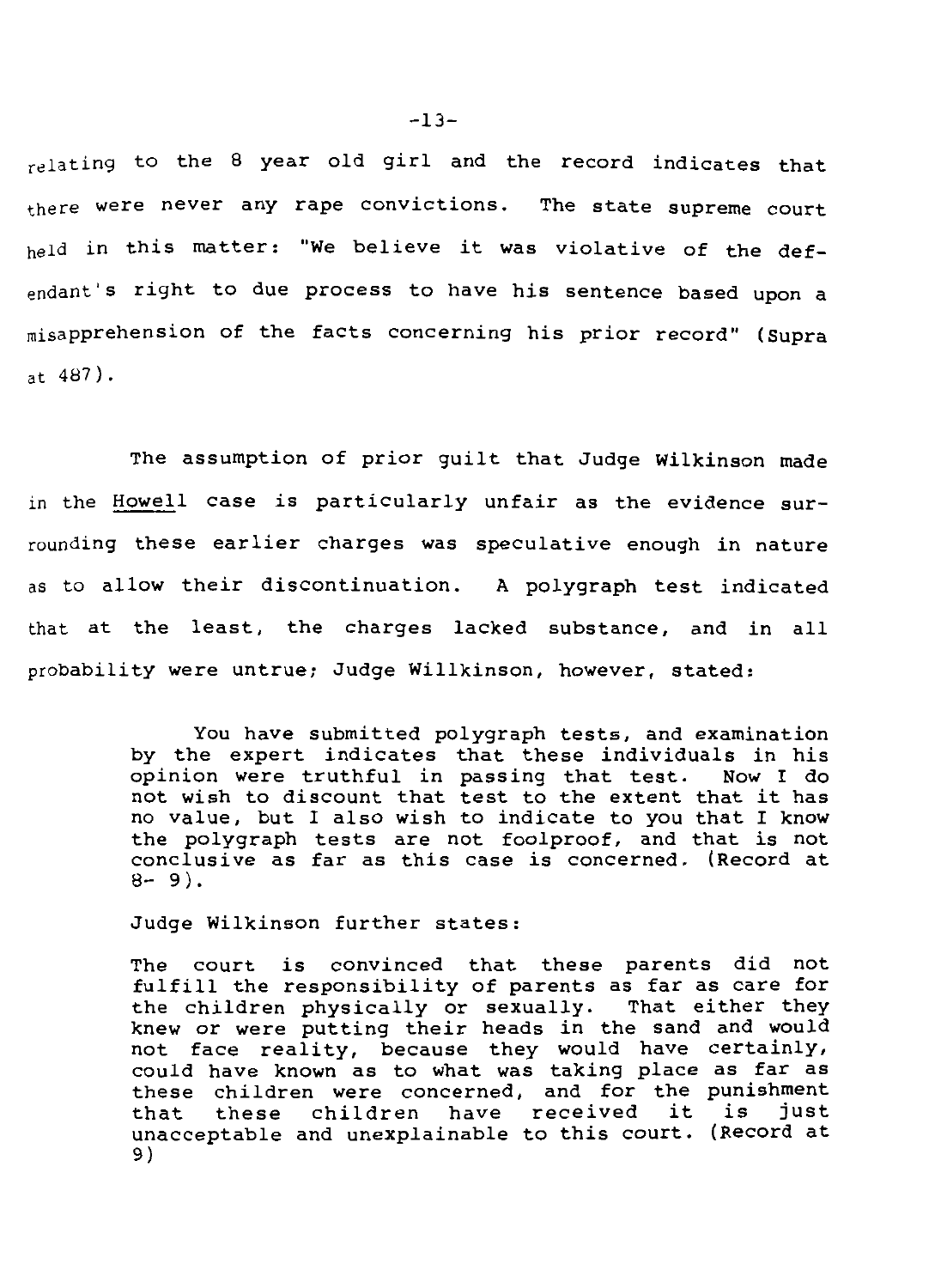Obviously, Judge Wilkinsen based the sentences in the instant case, on an unacceptable foundation. A breach of parental duty such that parents should have known or been aware of circumstances surrounding their children is not a crime in Utah. Wilkinsen's criminal sentence in Howell is one based not on the standard of intent required by law for criminal conviction, but on negligence. Perhaps civil liability could attach, but certainly not criminal.

B. A FUNDAMENTAL ELEMENT OF DUE PROCESS IS THAT AN ACCUSED BE ADVISED OF THE CHARGES AGAINST HIM.

A defendant has a right to know the charges made against him. There is no principal of procedural due process which is more clearly established than that a defendant has the right to notice of a specific charge, and the right to be heard in a trial. These are among the constitutional rights of every accused in a criminal proceeding whether in state court or in federal court. This right is closely allied to the right of a defendant to confront his witnesses which right is also fundamental. In the California case of People v. Giles 70 Cal. App 2d., Sup. 872, 161 P2d 623(1945) The Appellate Court provided that there is no exception of fundamental right authorizing trial courts to listen out of court to witnesses whispering against defendants.

The Utah Supreme Court case of State v. Kelbach, 4661 P2d 297 (Utah, 1969). vacated 92 S. Ct. 2858 408 United States 935 (1972) found that the due process clause in the Fourteenth

 $-14-$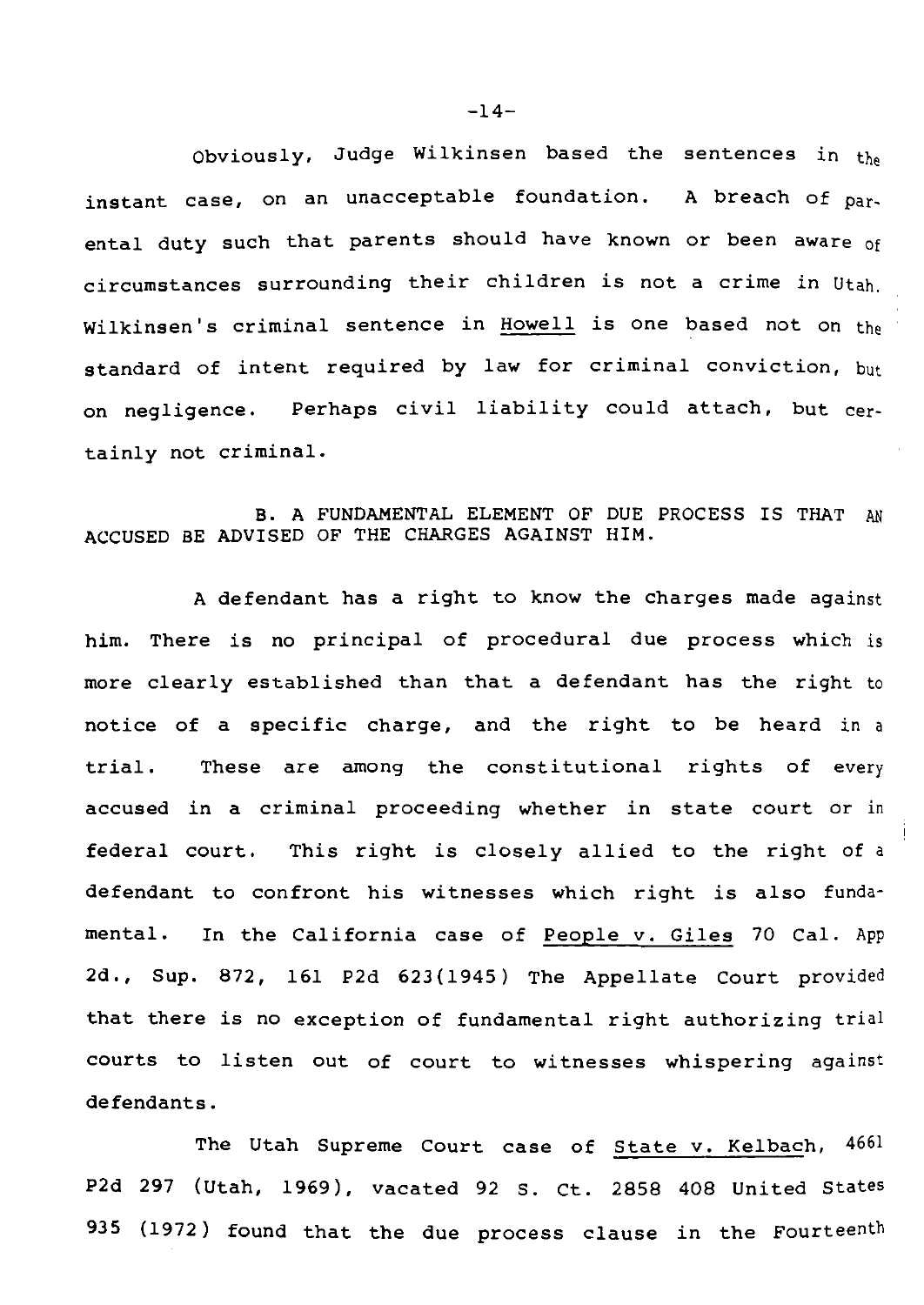Amendment does not require a judge to hold hearings and to give a convicted person an opportunity to participate prior to determination of the sentence to be imposed. This case can be distiguished from the previous authorities cited in this brief as well as from the facts of the Howell situation. The question of whether the judge used an appropriate and/or proper foundation for defendant's sentence was not at issue in the Kelbach case. The Kelbach case reflects the attitude that the failure of a trial court to ask the defendant represented by an attorney whether he has anything to say before sentence is imposed does not in itself constitute constitutional error. The due process clause does not require the judge to have hearings and give a convicted person an opportunity to participate at that point. The holding in the Kelbach case is narrow, and to enlarge it to encompass the circumstances of the Howell case would be unfair. On June 29, 1972 a petition for writ of certiari to the U. S. Supreme Court occurred.

A defendant has the right to prove accusations against him false, and has the right as well to object to improper evidence. In order to facilitate this process, proper notice of the charges against a defendant and of the evidence proffered is of course required. This basic right for all practical purposes was denied the Howells. The foundation which was used to sentence petitioners was not obtained in open court or even in the presence of defendants. A defendant... "has a right that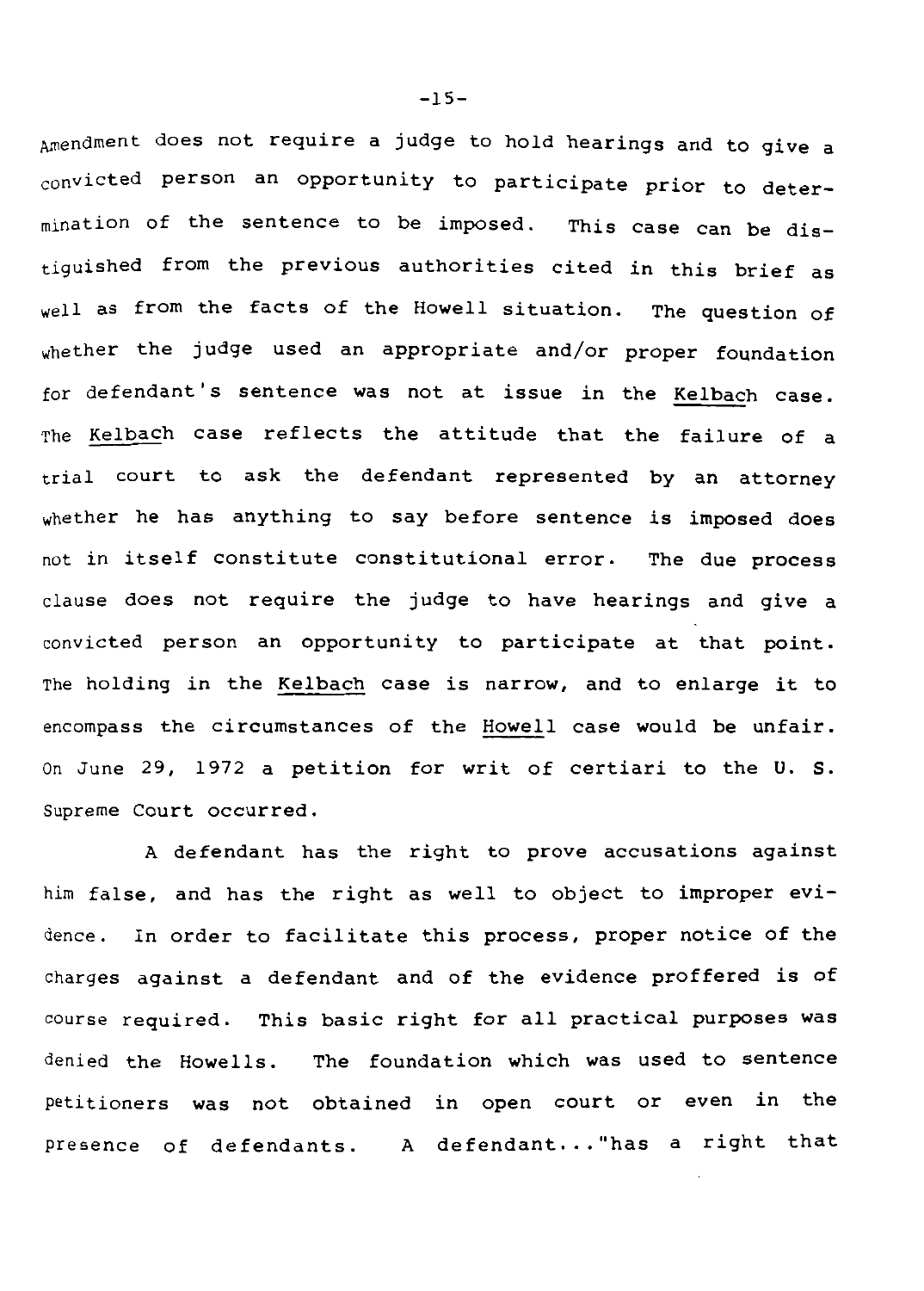everything appertaining to the case in the way of evidence affecting the case be open and above board and public". People v. Giles supra.

We do not contend that a judge need limit himself  $t_0$ that which appears in the record of a trial. The consideration of other facts could be of benefit to a defendant as well as to his detriment. However, sentencing a defendant upon facts which are highly speculative or for which the defendant had had no notice or opportunity to confront witnesses against him or offer evidence on his own behalf poses a serious constitutional due process problem.

# C. APPELLATE REVIEW OF THE SENTENCING PROCESS IS PROPER WHERE IT APPEARS THAT THE COURT RELIED ON INACCURACIES IN REACHING THE SENTENCING DECISION.

In United States v. Tucker, 404 U.S. 443, 92 S. Ct. 589(1972) the United States Supreme Court felt that an error in receiving evidence concerning a defective prior conviction led the trial court to impose a heavier prison sentence than it otherwise would have imposed. Because sentence founded at least in part upon misinformation carries with it problems of constitutional magnitude, the court found review of the case to be proper. Judge Wilkinson admitted the sentence he imposed in the Howell case was heavier because of prior evidence not heard at trial. Therefore, appellate review of the sentence is proper and called for.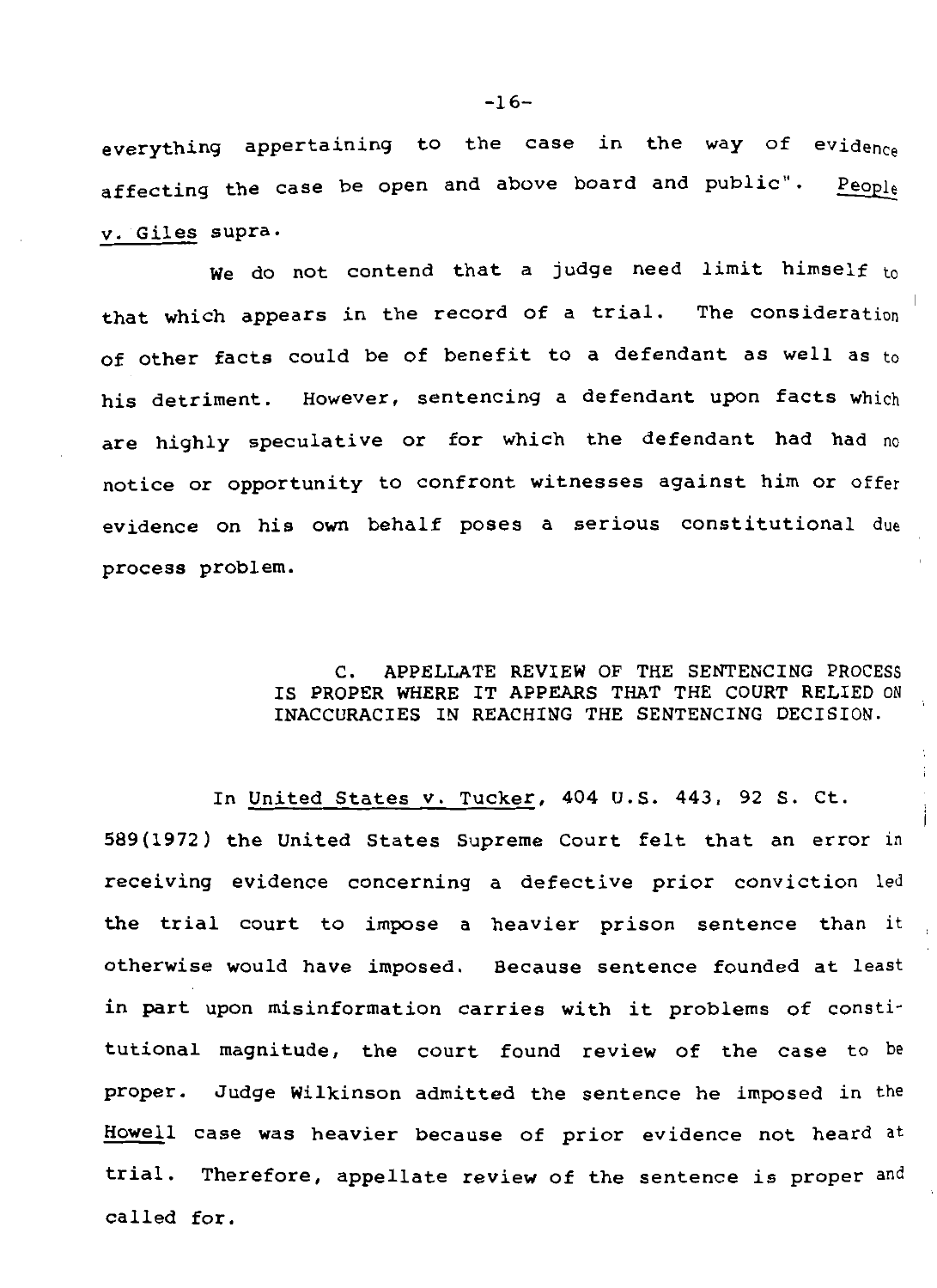The Supreme Court in Michigan expressed a similar opinion in People v. Sinclair 387 Mich. 91, 194 NW 2d 878, (1972). In Sinclair, the Michigan Supreme Court reversed a conviction for possession of marijuana and ordered that the defendant be discharged. Three individual justices expressed the view that an appellate court has the power to review a sentence for excessiveness. Representing this view, United States Supreme court Justice Brennon reasoned that the courts constant reiteration that an appellate court is without authority to review a sentence had no basis in law or logic. Justice Brennon felt that it was unrealistic to conclude that the people intended to permit the legislature to give unbridled power to the trial court or that the Supreme Court was without power to support and observe the constitution. The court, he felt could review the actions of judges, even when such actions were literally within the discretion vested by the statute. (555 ALR 3rd 812 sec. 4).

#### POINT II

THE TRIAL COURT ABUSED ITS DISCRETION IN AWARDING THE MAXIMUM SENTENCE IN THESE CIRCUMSTANCES. IT IS SENTENCE IN THESE GENERALLY DISPROPORTIONATE TO A FIRST OFFENDER IN A CHILD ABUSE CASE TO AWARD THE MAXIMUM SENTENCE OF 5 YEARS. EVEN WITHIN THE LIMITS OF THE STATUTE, THE SENTENCING SHOCKED THE CONSCIENCE AND AMOUNTS TO CRUEL AND UNUSUAL PUNISHMENT.

The landmark U.S. Supreme Court Case of Weems v. United States 217 U.S. 349, 30 S.CT. 544 (1910) describes the Eighth Amendment to the United States Constitution as being progressive and not merely prohibiting the cruel and unusual punishment known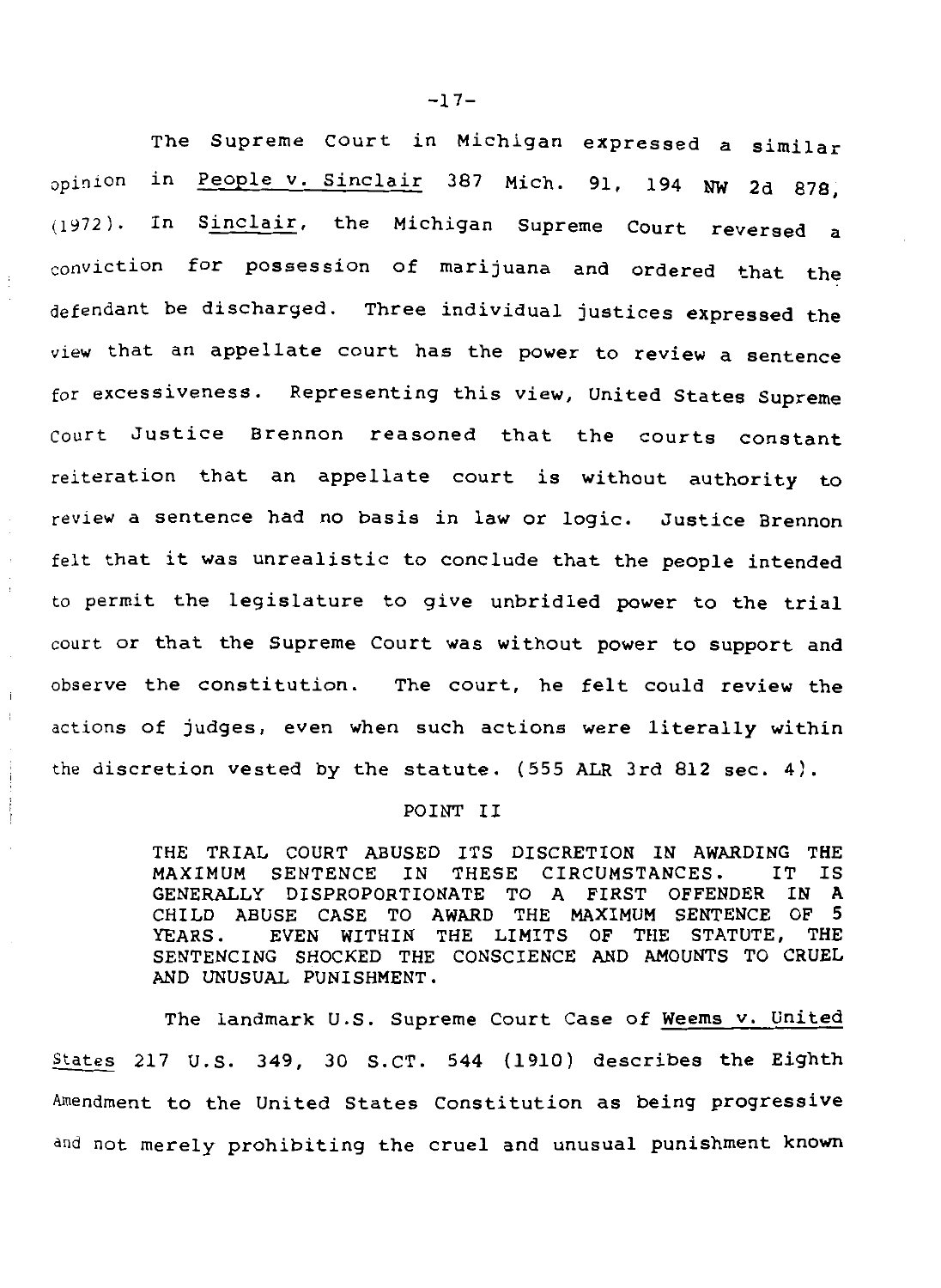in 1787. The Eighth Amendment may aquire wider meaning as  $p_{\text{ubli}_0}$ opinions become enlightened by humane justice. The facts of the Weems case concern an accused public official of the United states Government of the Phillipine Island convicted of falsifying a public and official document. The opinion in Weem's states that it has no quarrel with the proposition that it is within the power of the legislature to determine what punishment may be addressed against those convicted of a crime.

> But such a power is subject to constitutional limitations and it is this court's function to determine whether such limitations have been<br>exceeded... The bare fact that a sentence is that a sentence is within a maximum prescribed by the legislature does not prevent it from violating the constitutional ban against cruel and unusual punishment. (Supra)

The state court in Barber v. Gladden 210 OR 55, 309 P2d 192, cert den 359 US 948, 79 CT. 732(1957) also stated that the fact that a sentence is within the maximum which the legislature had prescribed did not prevent it from violating the constitutional provision forbidding the imposition of cruel and unusual punishment. In the Barber case, however, the court held that it was not cruel and unusual punishment to sentence the defendant to imprisonment for an indeterminate period not to exceed 25 years for the offence of burglary with explosives which carried a maximum penalty of an indeterminate term not to exceed 40 years. The court said that because the defendant failed to offer any information other than the length of his sentence and

-18-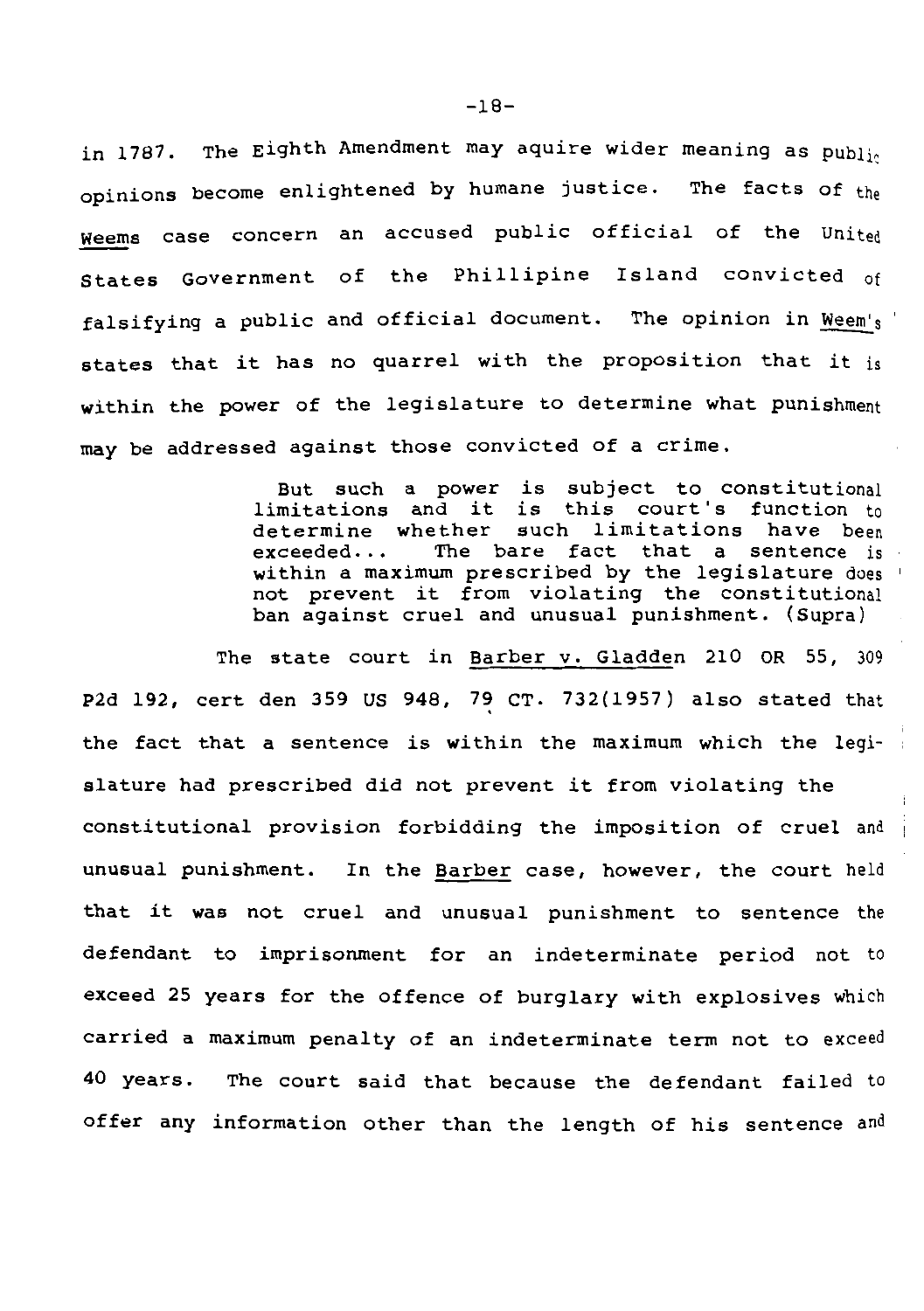since the extreme danger to life and limb which may result from the use of explosives justified hard penalties for their unauthorized use, the sentence imposed upon the defendant was not cruel and unusual.

In the 1967 Wisconsin case the Wisconsin Supreme Court adopted a standard for determining whether a particular prison sentence constituted cruel and unusual punishment State v. Pratt 36 Wis 2d 312 153 NW 2d 18 (1967). The court stated that the sentence must be so excessive and unusual and so disproportionate to the offense committed as to shock public sentiment and violate the Judgment of reasonable people concerning what is right and proper. However, under the circumstances of the case the court held that an imposition of an indeterminate 18 month sentence for the offense of sexual intercourse with a child was in no sense cruel and unusual punishment under either federal or state constitutions. The court pointed out that under the applicable statute the defendant could have been sentenced to five years imprisonment and that he had a prior criminal record.

The above cases exemplify that the mere fact that a sentence is within the bounds prescribed by the statute does not prevent it from being excessive and violating the constitutional ban against cruel and unusual punishment. The circumstances surrounding each particular case must be examined. And in doing so, the court should be able to determine if a sentence is so

-19-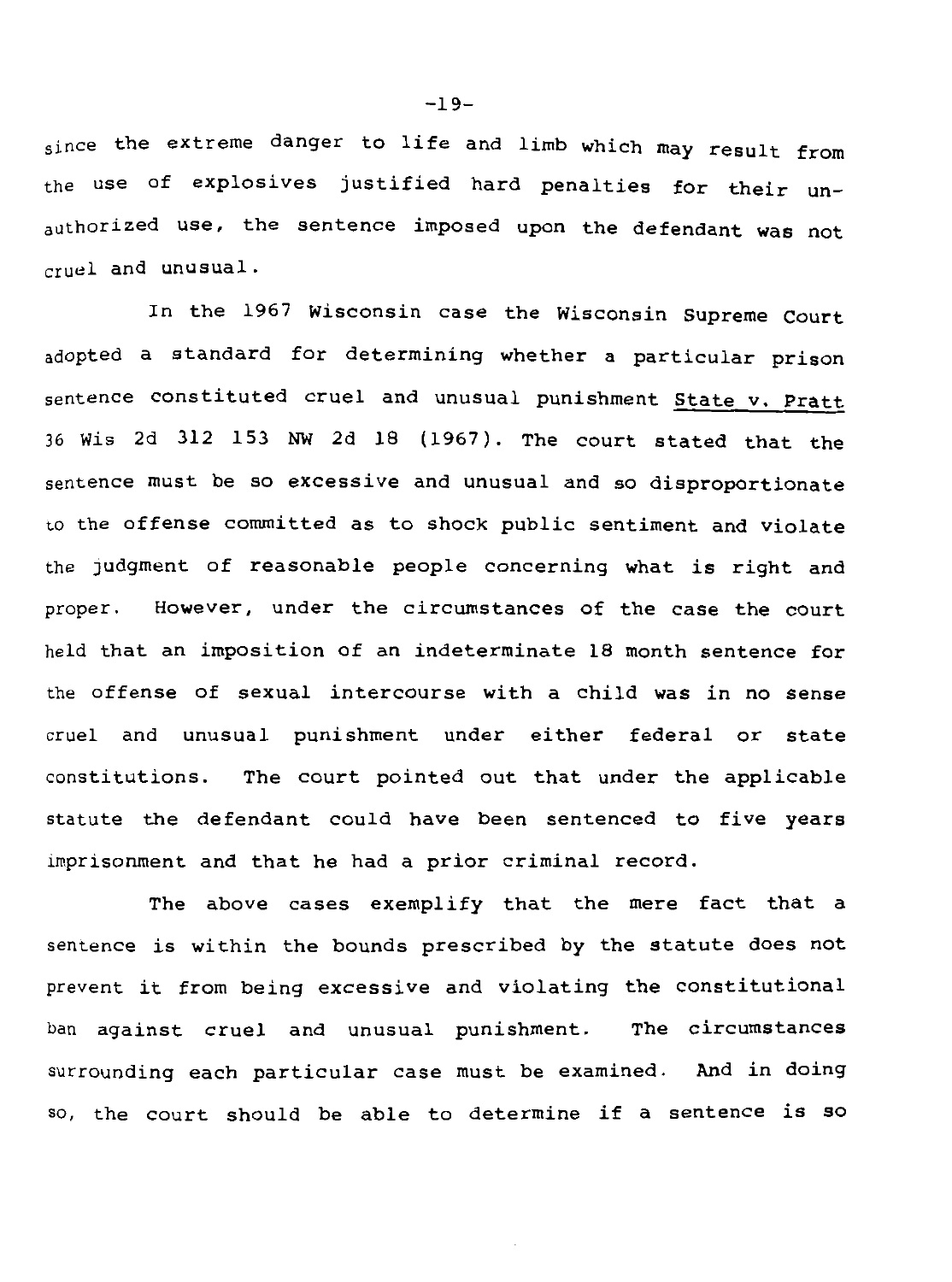excessive and unusual as to be disproportionate to the offence committed and to shock the judgement of reasonable people concerning what is right and proper.

The Utah case of State v. Nance 20 Utah 2d 372, 439 P 2d 542(1968) uses the same standard used in State v. Pratt (Supra). The Utah Court found that a statuatory penalty of imprisonment for not more than one year or in the state prison for not more than five years for the offense of issuing a check for insufficient funds was not so disproportionate to the offense that it exhibited an unrestrained exercise of power in clear disregard of the constitutional limitations against cruel and unusual punishment. Ray Nance was charged with issuing a check against insufficient funds for the sum of \$13.32. The defendant contended that the trial court erred in denying his motion to dismiss. He argued that Utah is the only state which makes the issuance of a check with insufficient funds a felony regardless of the amount of the check. He claimed that in most states insufficient fund checks of up to Twenty five dollars are misdemeanors and that a felony conviction for issuing an insufficient funds check regardless of amount constitutes a cruel and unusual punishment. The Utah court rejected defendant's argument stating that generally statutes fixing punishments are not unconstitutional and that sentences within the limits prescribed by such statutes generally would not be regarded as cruel and un usual punishment. The court also specified, interestingly

 $-20-$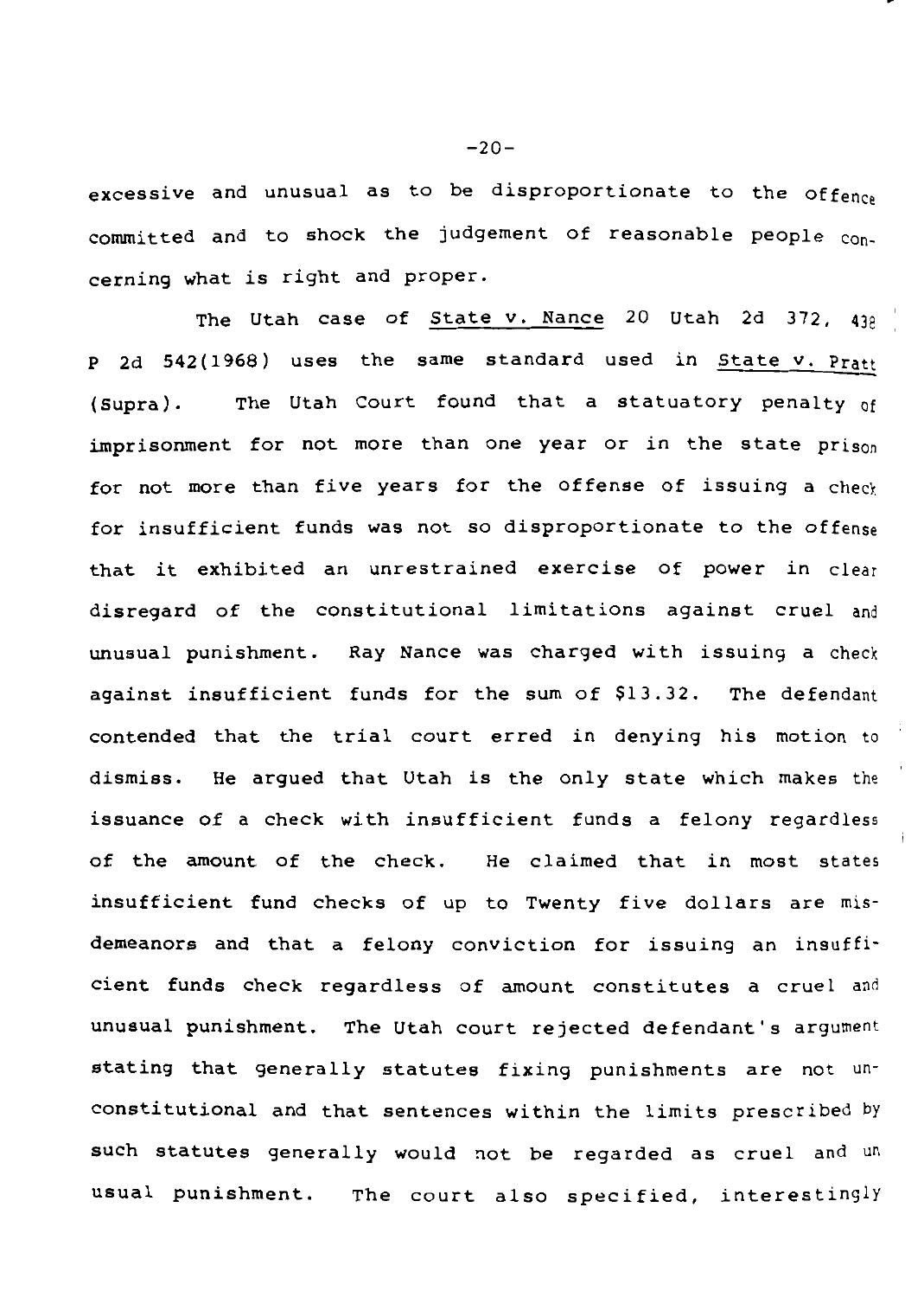enough, that the constitutional prohibition against cruel and unusual punishment is not only directed against punishments which inflict torture but against all punishment which by their excessive length or severity are greatly disproportionate to the offenses charged. The Utah court *did* not however feel that 1rnprisonment for writing a check for the amount of \$13.32 constituted cruel and unusual punishment.

In Nance, the court states that where it *is* claimed that the sentence within the *limits* of the statute constitutes cruel and unusual punishment, the Utah Supreme Court inquiry *is* limited to the question of whether the sentence imposed is so disproportionate to the offence committed as to shock the moral stance of all reasonable men as to what is right and proper under the circumstances. The Utah Court found concerning the statute in question that there was no basis of fact for it to interfere with the legitimate exercise of legislative power merely because the legislative body had deemed it inadvisable to classify the penalty for writing checks against insufficiant funds on the basis of the monetary amount involved. The court felt that these particular circumstances, *did* not warrant a change of the sentence *imposed.* Therefore, the sentence imposed was not considered to be disproportionate to the offense committed as to shock the moral sense of all reasonable men as to what is right and proper under the circumstances.

However, in another state case Faulkner v. State, 445

 $-21-$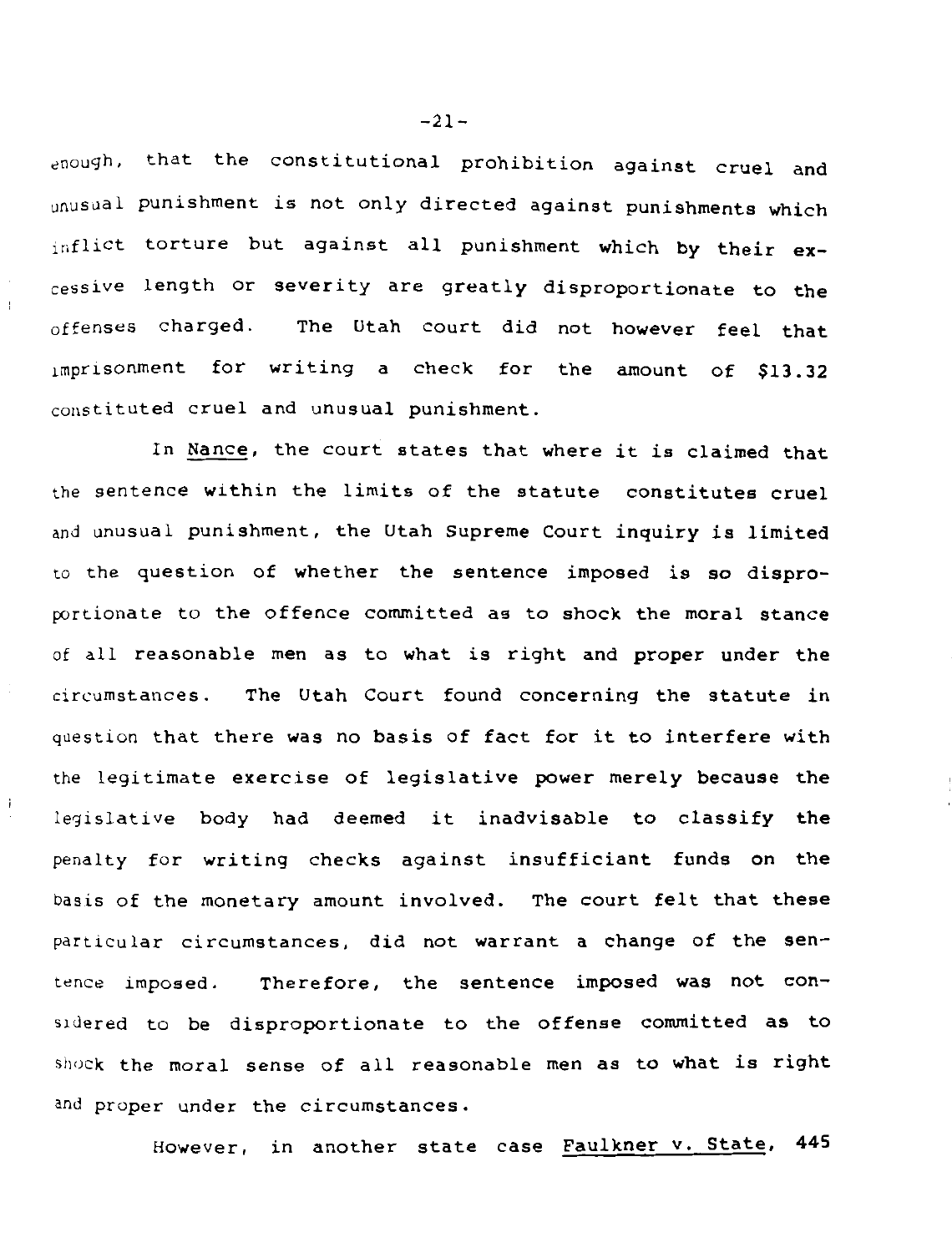p.2d 815(Alaska 1968), eight consecutive sentences totalling 36 years imprisonment imposed upon a defendant who in a single day passed eight bad checks totalling \$1,384.35 was held to be so disproportionate to the offense committed as to be completely arbitrary and shocking to the sense of justice and thus to amount to cruel and unusual punishment prohibited by the United States Constitution. While recognizing that ordinarilly a sentence within statuatory limits should not be disturbed, the court also pointed out that it was conceivable that in extraordinary circumstances a sentence, although within the limits of a statute may be so excessive in relationship to the crime committed that it represents cruel and unusual punishment. Noting that even the defendants history of criminal activity could not justify a sentence of such severity, the court concluded that the case should be remanded to the trial court with instructions to vacate the sentence imposed and to resentence the defendant.

In the case of Philip Howell and Shirley Howell, a maximum sentence for a first offense of child abuse is highly unusual. The circumstances surrounding the Howell case, combined with a faulty foundation upon which the sentence was based, can certainly qualify in shocking the moral sense of reasonable men as to what is right and proper.

> B. THE EIGHTH AMENDMENT OF THE UNITED STATES CONSTITUTION HAS BEEN MADE APPLICABLE TO THE STATE.

Until 1962, the United States Supreme Court consistantly held that the Eighth Amendment's prohibition on cruel and unusual

-22-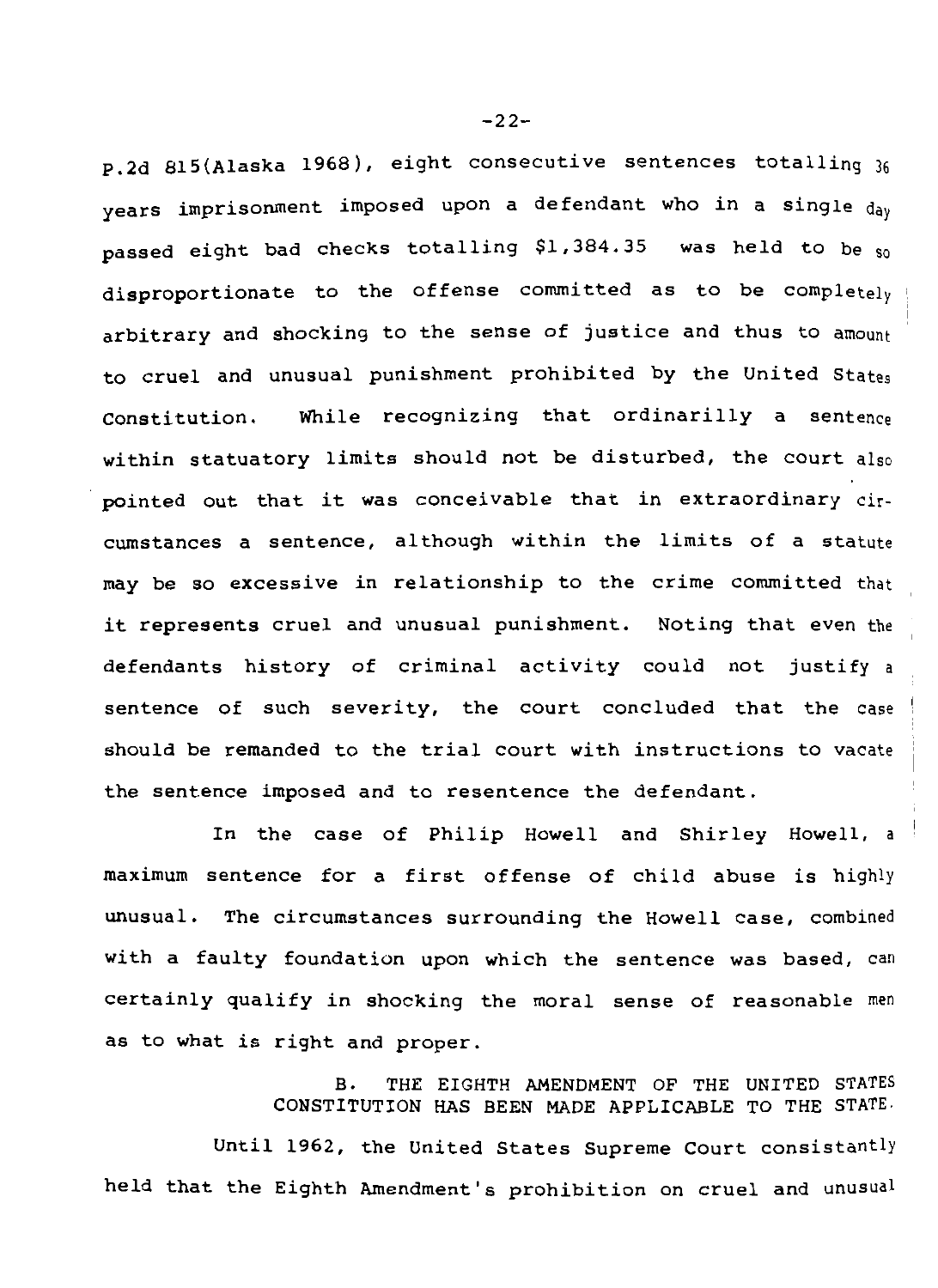punishment was only a limitation upon the federal government and was not applicable to the states through the due process clause of the Fourteenth Amendment. However, in Louisiana Xrel. Francis *v.* Resweber 329 U.S. 459, 67 S. CT. 374 reh. den. 330 U.S. 853  $67, 67$  S. CT.  $673, (1947)$  the court, in ruling that the due process clause of the Fourteenth Amendment prohibited a state from executing the death sentence in a cruel manner, intimated but did not squarely hold, that the cruel punishment provision of the 8th amendment was applicable to the states through the due process law of the Fourteenth Amendment.

Later, in a separate opinion in NAACP v. Williams 359 u.s. 550 79 s. CT. 947 (1969), Mr. Justice Douglas expressed his view that the prohibition in the Eighth Amendment against cruel and unusual punishment was in turn made applicable to the States by the Fourteenth Amendment. Finally, the court held in Robinson v. California 370 U.S. 660, 82 s. CT. 1417 reh. den. 371 U.S. 905, 83 s. CT. 202 (1962), that a state statute which inflicts cruel and unusual punishment violates both the Eighth and Fourteenth Amendments of the United States Constitution and that the Eighth Amendments ban on cruel and unusual punishment is applicable to the states through the Fourteenth Amendment. In making the Constitution's Eighth Amendment applicable to the states, the United States Supreme court relied on "principles of justice so routed in the tradition and conscience of our people as to be ranked and fundamental, and thus, implicit in the concept of

 $-23-$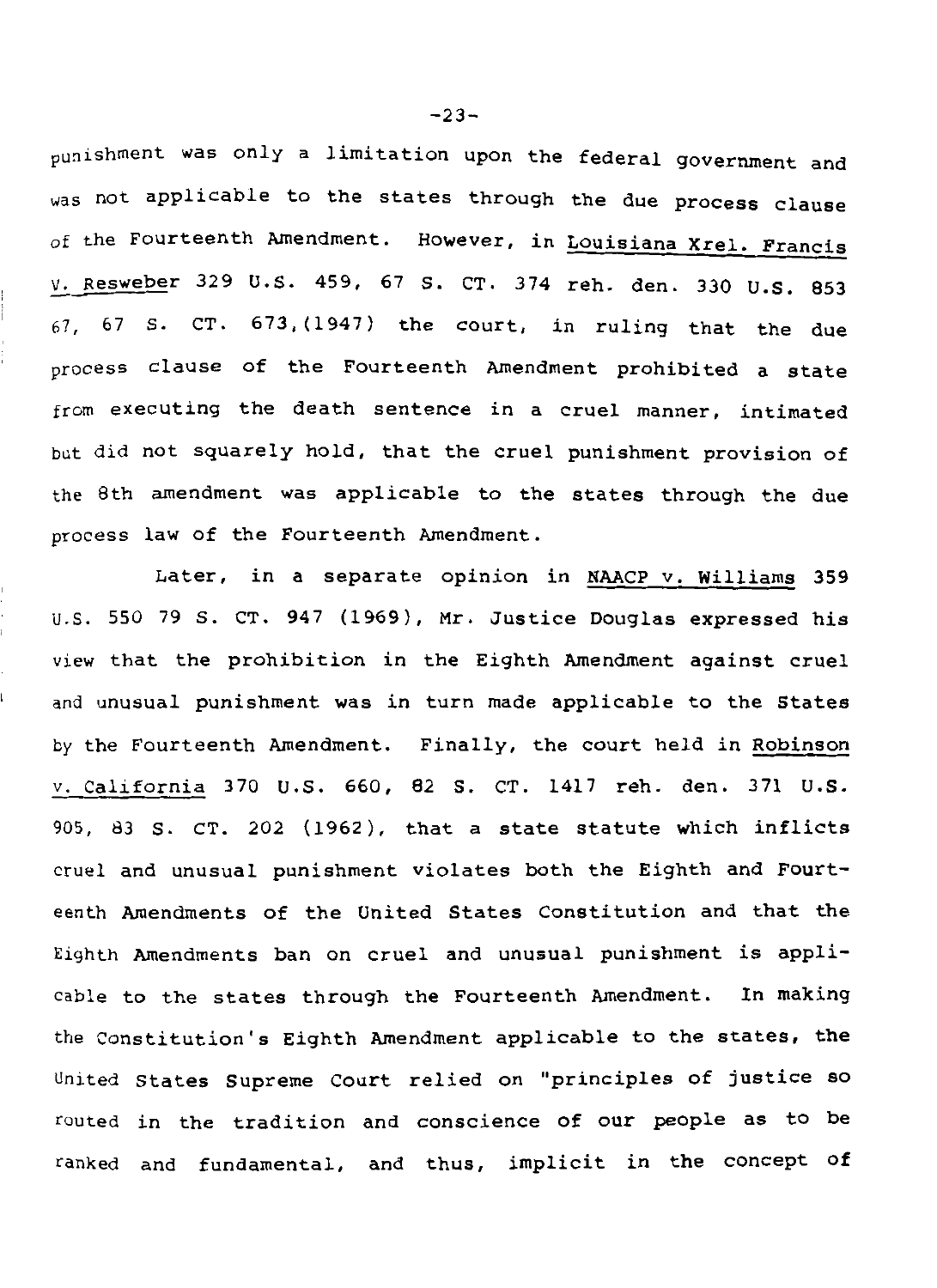ordered liberty or for those principles that were basic in our system of jurisprudence," (In Re Oliver 333 U.S. 257, 273 (1948). Therefore the federal standard as to what constitutes cruel and unusual punishment is controlling in state cases.

## CONCLUSION

The number of jurisdictions in which review of criminal sentences is available is steadily growing. (ABA Standards Relating to Appellate Review of Sentences, Sec. 1.2, Comment a)  $I_n$ some jurisdictions, the authority to review criminal sentences even where they are set within statuatory limits has been speci· fically authorized by statute. (ABA standards relating to Appellate Review Sentences, appendix a.) In some jurisdictions the authority to review has been inferred from the general power of appellate courts to "reverse, affirm or modify" criminal judg· ments. (ABA Standards Relating to Appellate Review Sentences, Sec. 2.1, Comment a.) Therefore, it is proper and fair for the appellate court to review the maximum sentence for Philip Howell and Shirley Howell.

Trial court erred in the sentencing of Philip Howell and Shirley Howell. The sentence was based upon a faulty foundatior. of prior previously dropped charges instead of the issues which were heard and tried in court. This violates the United States Constitution's Fourteenth Amendment due process of law.